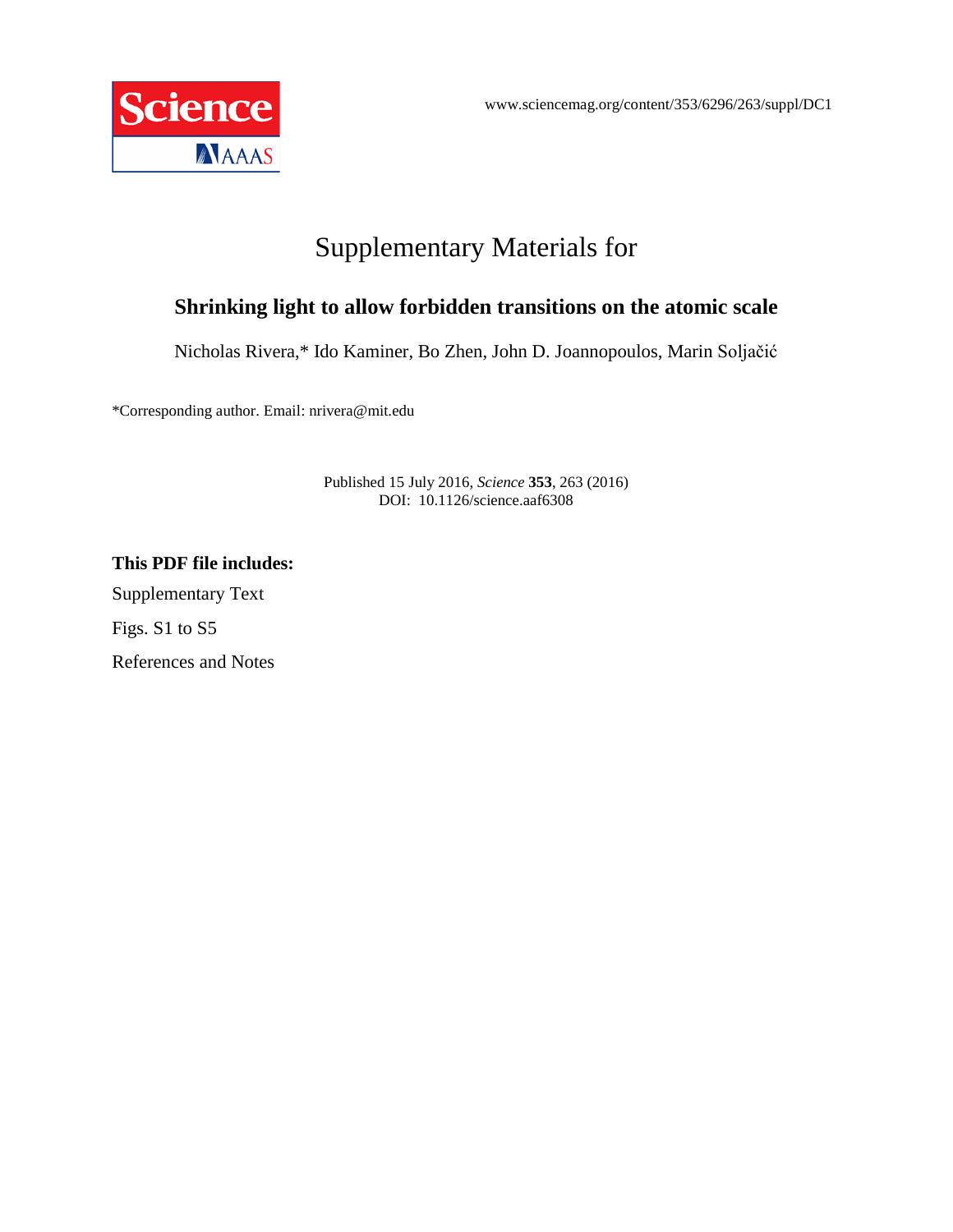# **Contents**

|                                   | 1 Introduction<br>2 Macroscopic QED of 2D Conductors                        |                                                  |                |
|-----------------------------------|-----------------------------------------------------------------------------|--------------------------------------------------|----------------|
|                                   |                                                                             |                                                  |                |
| <b>First Order Processes</b><br>3 |                                                                             |                                                  | 6              |
|                                   | 3.1                                                                         |                                                  | 7              |
|                                   |                                                                             | 3.1.1                                            | 8 <sup>8</sup> |
|                                   | 3.2                                                                         | Spin Flip Magnetic Multipole (Mn) Transitions 10 |                |
| 4                                 | Second Order Processes - Intercombination Transitions and Two Plasmon Emis- |                                                  |                |
|                                   | sion                                                                        |                                                  | 11             |
|                                   | 4.1                                                                         |                                                  | -11            |
|                                   | 4.2                                                                         |                                                  |                |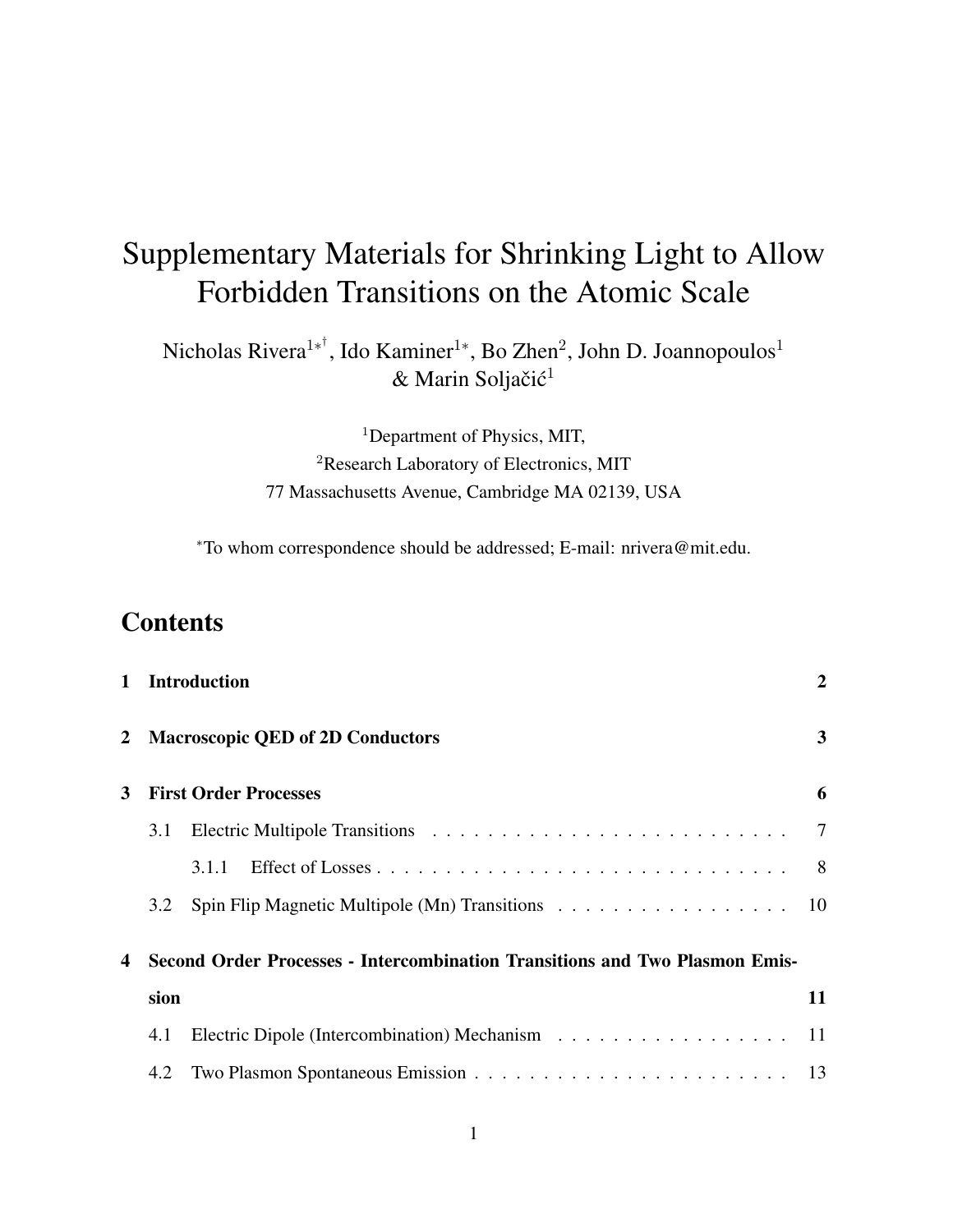|  | <b>5</b> Experimental Signatures of Forbidden Transitions         | 18 |
|--|-------------------------------------------------------------------|----|
|  | 4.2.2 The Effect of Losses on Two Plasmon Spontaneous Emission 16 |    |
|  |                                                                   |    |

### 6 Summary of Results 19

# 1 Introduction

In this appendix, we outline the use of quantum electrodynamics (QED) for computing decay rates of atomic excited states due to the vacuum macroscopic electromagnetic fields associated with 2D conductors. We consider atom-field interactions governed by the non-relativistic Pauli-Schrodinger Hamiltonian H:

$$
H = H_a + H_{em} + H_{int}
$$
  
\n
$$
H_a = \left(\sum_i \frac{\mathbf{p}_i^2}{2m_e} - \frac{e^2}{4\pi\epsilon_0 r_i}\right) + H_{e-e} + H_{SO}
$$
  
\n
$$
H_{em} = \sum_{j=x,y,z} \int d\mathbf{r} \int d\omega \ \hbar \omega \left(f_j^{\dagger}(\mathbf{r}, \omega) f_j(\mathbf{r}, \omega) + \frac{1}{2}\right)
$$
  
\n
$$
H_{int} = \sum_i \frac{e}{2m} (\mathbf{p}_i \cdot \mathbf{A}(\mathbf{r}_i) + \mathbf{A}(\mathbf{r}_i) \cdot \mathbf{p}_i) + \frac{e^2}{2m} \mathbf{A}^2(\mathbf{r}_i) + \frac{e\hbar}{2m} \boldsymbol{\sigma}_i \cdot \mathbf{B}(\mathbf{r}_i),
$$
\n(S1)

where  $H_{e-e}$  is the electron-electron interaction,  $H_{SO}$  is the spin-orbit coupling,  $H_a$  is the atomic Hamiltonian,  $H_{int}$  is the atom-field interaction, A is the vector potential operator, and B is the magnetic field operator. The operators (and notation) appearing in the field energy, given by  $H_{em}$ , will be explained in Sec. II. The minimal-coupling interaction Hamiltonian presented above is related to the more well-known dipole interaction Hamiltonian:  $-d \cdot E$  + self-energy, by a unitary transformation in the long-wavelength (dipole) approximation (*48*).

Because the atoms that we consider are interacting with dissipative media, the canonical quantization based on the mode expansion of the electromagnetic field is not valid. Instead we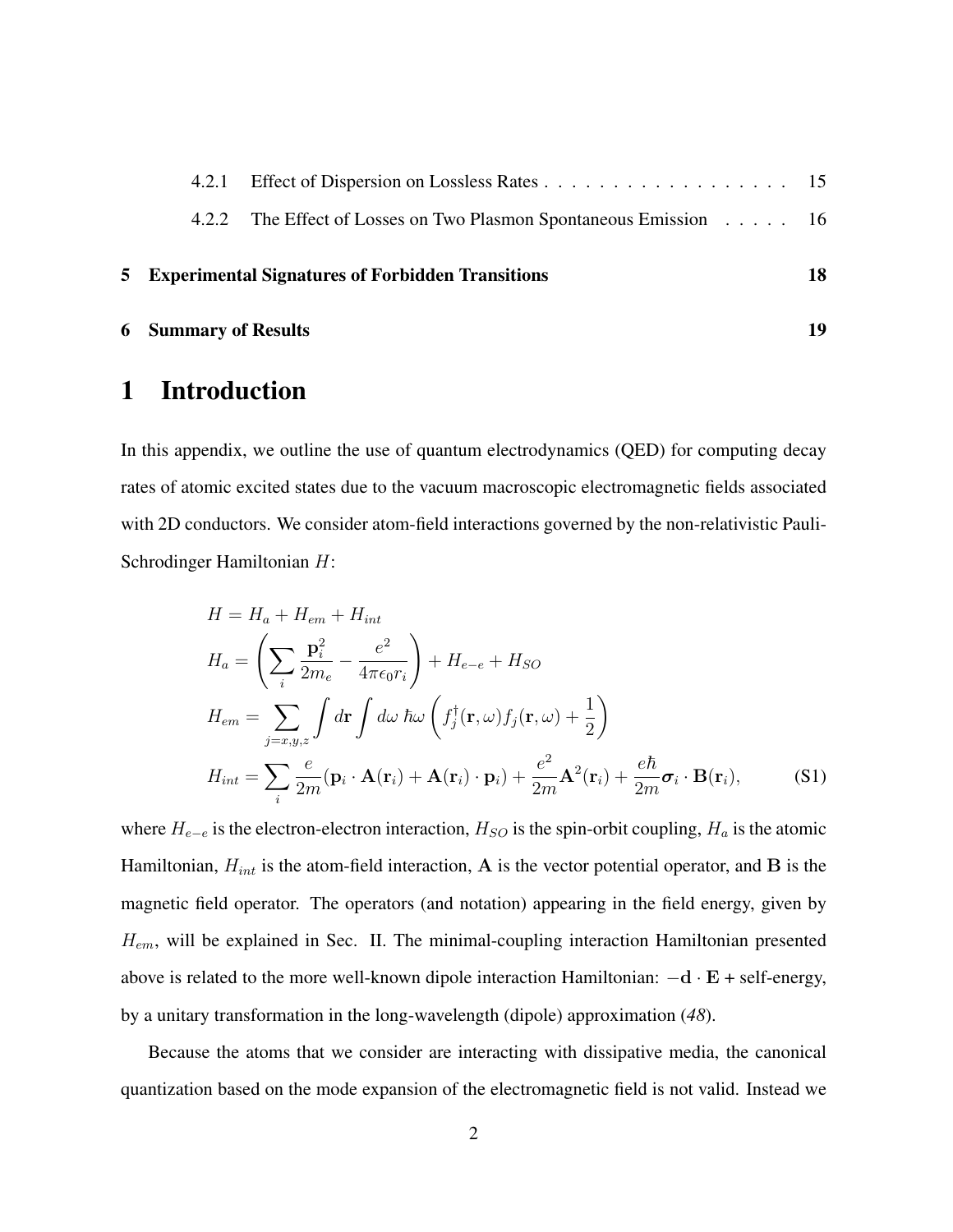must use the formalism of macroscopic QED. For more information about macroscopic QED, see Refs. (*52, 53*). We also discuss conditions for which a canonical quantization scheme based on the expansion of lossless modes is a suitable approximation for the decay rate of an excited atom. We choose a fully quantum mechanical approach rather than the well known phenomenological approach based on the LDOS not only because it takes into account the orbital and spin degrees of freedom of the emitter, but also because it provides an elegant way to compute rates of transitions with varying multipolarity. Moreover, for higher-order processes in QED, a quantum approach becomes clearly necessary.

## 2 Macroscopic QED of 2D Conductors

Choosing a gauge in which the scalar potential is identically zero, the vector potential operator is given by:

$$
A_i(\mathbf{r}) = \sqrt{\frac{\hbar}{\pi \epsilon_0}} \int d\omega' \frac{\omega'}{c^2} \int d\mathbf{r}' \sqrt{\text{Im } \epsilon(\mathbf{r}', \omega')} \mathbf{G}_{ij}(\mathbf{r}, \mathbf{r}'; \omega') \hat{f}_j(\mathbf{r}', \omega') + \text{H.c.}, \quad (S2)
$$

where  $G_{ij}$  is the dyadic Green function of the Maxwell equations, satisfying  $\nabla \times \nabla \times G_i$  –  $\epsilon(\mathbf{r}, \omega) \frac{\omega^2}{c^2}$  $\frac{\omega^2}{c^2}$ **G**<sub>i</sub> =  $\delta(\mathbf{r} - \mathbf{r}')\hat{e}_i$ . Physically it represents the field at point **r** produced by a timeharmonic dipole at r' oriented along direction i.  $\hat{\mathbf{f}}_i^{(\dagger)}$  $j_j^{(1)}(\mathbf{r}, \omega)$  annihilates (creates) an excitation of frequency  $\omega$ , at position r, and oriented along direction j. It satisfies bosonic commutation relations, namely:  $\left[\hat{f}_i(\mathbf{r}, \omega), \hat{f}_i^{\dagger}\right]$  $\big[\hat{g}_j^\dagger(\mathbf{r}', \omega')\big] = \delta_{ij}\delta(\omega-\omega')\delta(\mathbf{r}-\mathbf{r}').$  When applying the Fermi Golden Rule, the initial state is  $|e, 0\rangle$ , while the final states are of the form  $|g, \mathbf{x} \omega k \rangle \equiv \hat{f}_k^{\dagger}$  $\langle \mathbf{x}, \omega \rangle | g, 0 \rangle$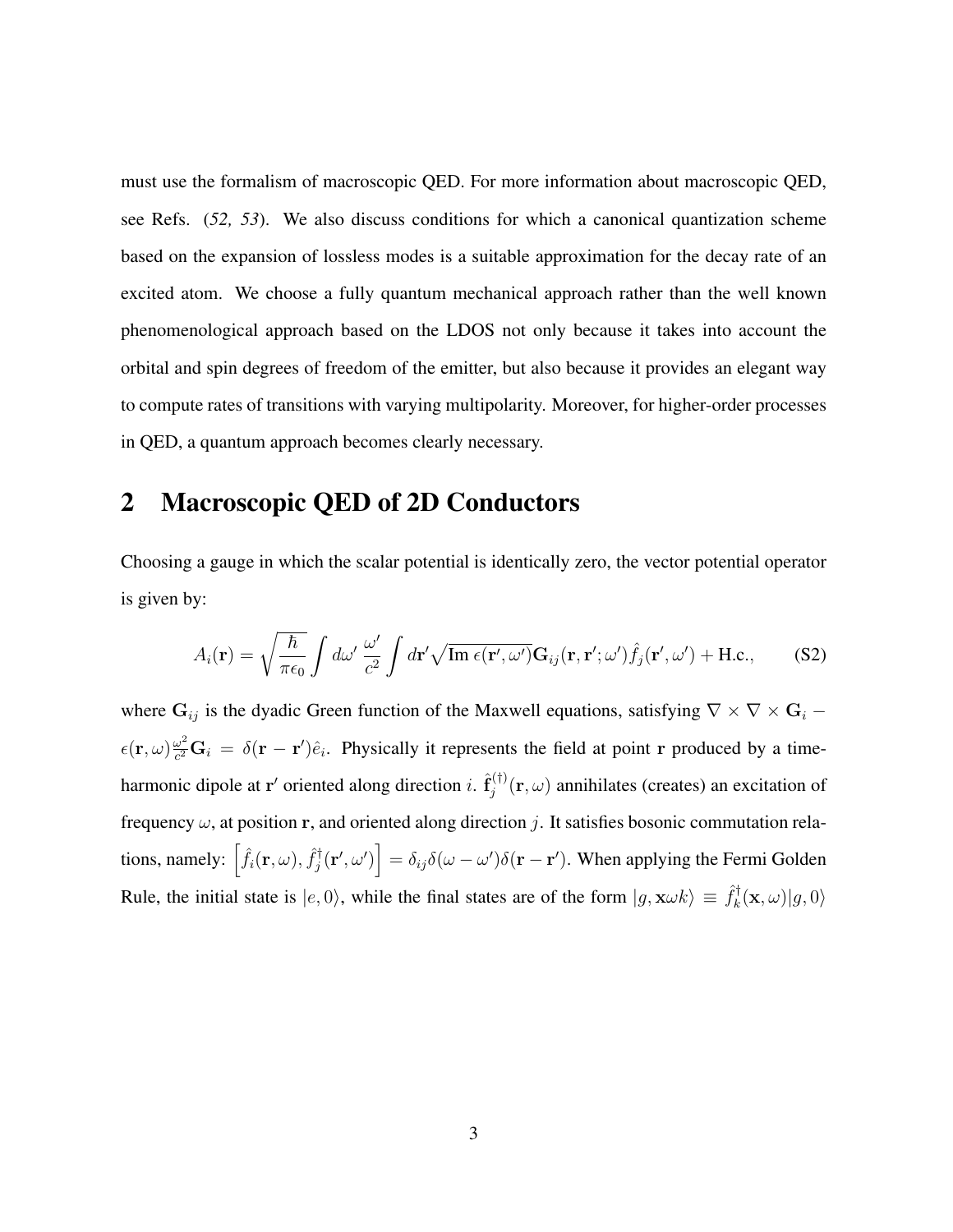(*52*). Using these final states in addition to the commutation relations, we get that <sup>1</sup>

$$
\Gamma = \frac{2\pi}{\hbar^2} \frac{e^2 \hbar}{\pi \epsilon_0 m_e^2 c^2} \int d\mathbf{x} \sum_k \frac{\omega_0^2}{c^2} \text{Im } \epsilon(\mathbf{x}) \Big| \langle e| G_{ik} p_i(\mathbf{r}, \mathbf{x}, \omega_0) |g\rangle \Big|^2.
$$

Expanding the matrix element yields:

$$
\Gamma = \frac{2\pi}{\hbar^2} \frac{e^2 \hbar}{\pi \epsilon_0 m_e^2 c^2} \int \int d\mathbf{r} d\mathbf{r}' \, \psi_e^*(\mathbf{r}) \psi_e(\mathbf{r}') (\text{Im } G_{ij}(\mathbf{r}, \mathbf{r}', \omega_0)) (p_i \psi_g(\mathbf{r})) (p_j^* \psi_g^*(\mathbf{r}')),
$$

where we have used the identity:  $\frac{\omega_0^2}{c^2}\int d{\bf x}\, {\rm Im}\; \epsilon({\bf x},\omega_0)(G({\bf r},{\bf x},\omega_0)G^\dagger({\bf r}',{\bf x},\omega_0))_{ij}={\rm Im}\; G_{ij}({\bf r},{\bf r}',\omega_0)$ (*52*). To proceed, we will substitute in the reflected part of the Green function for the system in Figure 1. We assume a real and non-dispersive permittivity  $\epsilon_r$  throughout (for simplicity), although this formalism can easily accommodate substrate dispersion and losses. Experimentally, complications arising from the substrate can be alleviated by interfacing graphene with hBN or having free-standing graphene. An exact expression for the Green function can be written in terms of the reflection and transmission coefficients of the interface between the conductor and air (53,54). In the air region  $(z > 0)$ :

$$
G_{ij}(\mathbf{r}, \mathbf{r}', \omega_0) = \frac{i}{2} \frac{1}{(2\pi)^2} \int d\mathbf{q} \ (C_{ij}^s + C_{ij}^p) e^{i\mathbf{q} \cdot \boldsymbol{\rho} + i k_{\perp} z} e^{-i\mathbf{q} \cdot \boldsymbol{\rho}' + i k_{\perp} z'}, \tag{S3}
$$

where  $C^s$  and  $C^p$  are tensors describing the s- and p-polarized parts of the reflected fields. Note that we only need the  $z > 0$  solution because the atomic wavefunctions, for the atom-surface separations chosen, decay very rapidly (on the scale of angstroms, as opposed to the decay on the scale of nanometers of the plasmon field), and thus are negligible at the surface.

Choosing the atomic wavefunctions to be real (which can always be done in the cases we consider) and defining  $M_i = \int d\mathbf{r} \psi_g e^{i\mathbf{q}\cdot\boldsymbol{p}+ik_\perp z} p_i \psi_e$ , and  $M_i^- = \int d\mathbf{r} \psi_g e^{-i\mathbf{q}\cdot\boldsymbol{p}+ik_\perp z} p_i^* \psi_e$ , we

<sup>&</sup>lt;sup>1</sup>Note that we have neglected the  $\nabla \cdot \mathbf{A}$  term. This term is (in our gauge), only nonzero at surface of the 2D conductor (and is proportional to a delta function). For the atom-surface separations we chose, the contribution from this term is negligible because the atomic wavefunctions decay very rapidly away from the atomic center and thus provide an extremely weak contribution at the surface. By the way, this is the same reason that "symmetry" effects are irrelevant here, i.e., that the change from 3D translational symmetry (in free-space) to 2D translational symmetry doesn't completely change selection rules. The fact that the atomic wavefunctions only effectively see a plane wave (with complex wave-vector) implies that the atom is interacting with modes formally identical to those in free-space (albeit with a much larger wavevector).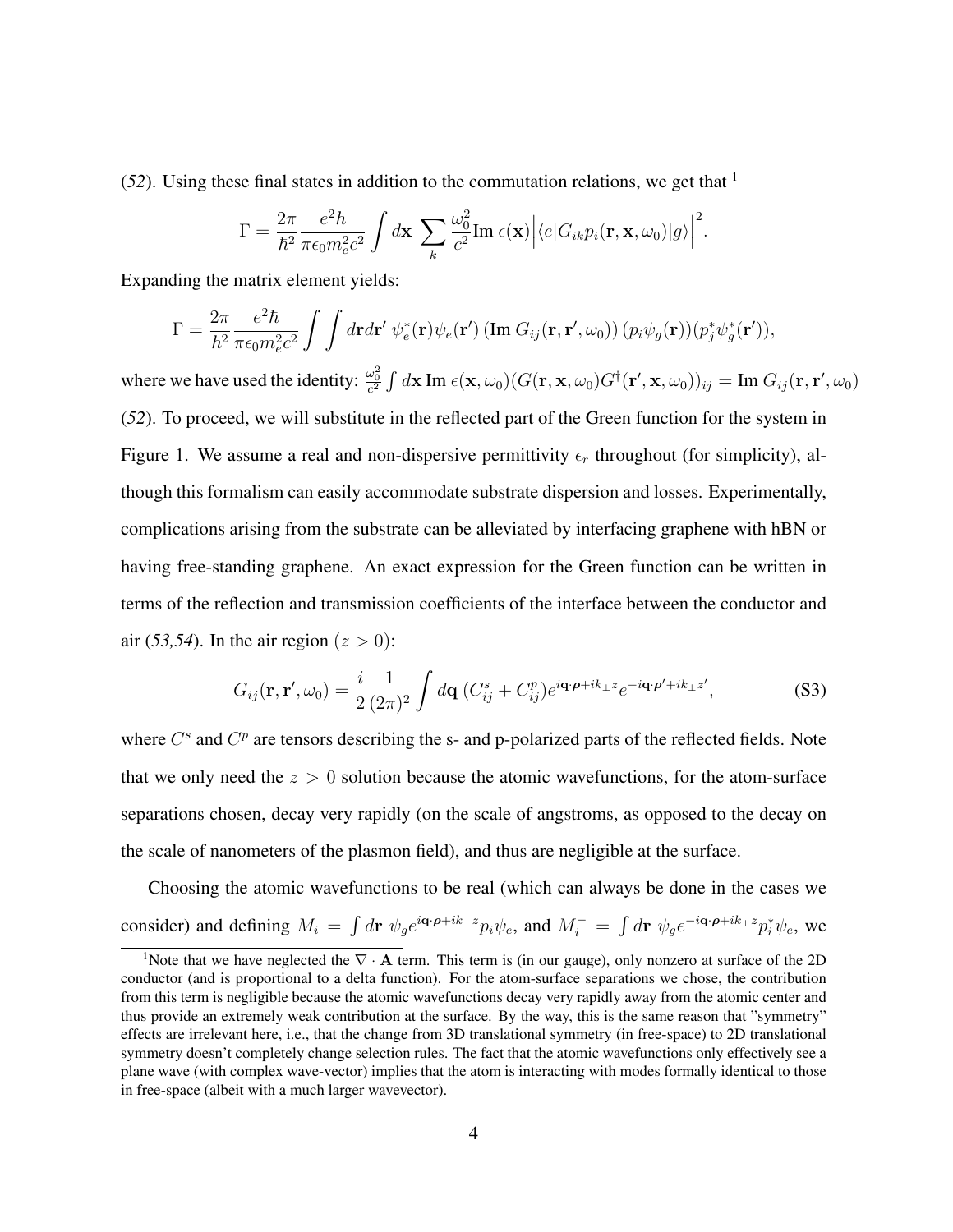arrive at a generalized Fermi Golden Rule:

$$
\Gamma = \frac{e^2}{\hbar \epsilon_0 m_e^2 c^2} \text{Re} \left[ \frac{1}{(2\pi)^2} \int d\mathbf{q} M_i (C_{ij}^s + C_{ij}^p) M_j^- \right]. \tag{S4}
$$

The part of the decay rate coming from surface plasmons comes from the p-polarized (transverse magnetic) waves, and accordingly, we will only work with that part of the reflected Green function.

Performing a rotation:  $\{x, y, z\} \rightarrow \{q, q_{\perp}, z\}$ ,  $C_p$  can be expressed as

$$
-c^2 \frac{r_p q}{\omega_0^2} \begin{pmatrix} \frac{k_\perp}{q} & 0 & 1\\ 0 & 0 & 0\\ -1 & 0 & -\frac{q}{k_\perp} \end{pmatrix} = -c^2 \frac{r_p q}{\omega_0^2} \begin{pmatrix} \frac{k_\perp}{q} \\ 0 \\ -1 \end{pmatrix} \otimes \begin{pmatrix} 1 & 0 & \frac{q}{k_\perp} \end{pmatrix} \equiv -2ic^2 \frac{r_p q}{\omega_0^2} \hat{\epsilon}_i(\mathbf{q}) \hat{\epsilon}_j(\mathbf{q})^*,
$$

where the polarization vectors are defined by:  $\hat{\epsilon}(q) \equiv \frac{\hat{q} + i\hat{z}}{\sqrt{2}}$ . We make our first approximation here: the electrostatic limit. Namely, that the main contribution to this integral comes from  $q \gg \frac{\omega}{c}$  (i.e., the confinement factor of the emitted plasmons is much larger than 1). This is an excellent approximation in all of our calculations. To lowest order in this approximation:  $k_{\perp} = iq$ , and  $M_i^- = M_i^*$ . Thus,

$$
\Gamma = \frac{2e^2}{\hbar \epsilon_0 m_e^2 \omega_0^2} \text{Im} \left[ \frac{1}{(2\pi)^2} \int d\mathbf{q} \, q |\langle g | (\hat{\boldsymbol{\epsilon}}(\mathbf{q}) \cdot \mathbf{p}) e^{i\mathbf{q} \cdot \boldsymbol{\rho} - qz} | e \rangle |^2 r_p \right].
$$

The Fresnel reflection coefficient in the electrostatic limit is given by  $\frac{(\epsilon_r-1)i-\frac{\sigma q}{\omega_0\epsilon_0}}{(\epsilon_r+1)i-\frac{\sigma q}{\omega_0\epsilon_0}}$  (27). Performing a non-dimensionalization on q with respect to  $q_0$ :  $q = q_0u$ , where  $q_0 \equiv \frac{(\epsilon_r + 1)\epsilon_0\omega_0}{\sigma_l(\omega_0)}$  $\frac{\sigma_1+1}{\sigma_1(\omega_0)}$ , we arrive at a relatively simple final result:

$$
\Gamma = \frac{4\alpha\omega_0}{m_e^2 c^2 (\epsilon_r + 1)} \eta_0^3 \int d\theta du \, u^2 e^{-2\eta_0 k z_0 u} |\langle g | (\hat{\epsilon}(\mathbf{q}) \cdot \mathbf{p}) e^{i\mathbf{q} \cdot \boldsymbol{\rho} - q(z - z_0)} | e \rangle|^2 \left( \frac{1}{\pi} \frac{\frac{\sigma_R u}{\sigma_I}}{(\frac{\sigma_R u}{\sigma_I})^2 + (1 - u)^2} \right)
$$
\n(S5)

,

where  $\eta_0$  is the resonant confinement factor of the plasmon  $\frac{\lambda_0}{\lambda_{pl}}$ ,  $\sigma_R(\sigma_I)$  are the real (imaginary) parts of the (local) conductivity at the resonant frequency, and  $\alpha = \frac{e^2}{4\pi\epsilon_0}$  $\frac{e^2}{4\pi\epsilon_0\hbar c}$  is the fine-structure constant. In the lossless limit  $(\frac{\sigma_R}{\sigma_I} \to 0)$ , the lineshape in parentheses becomes  $\delta(u-1)$ . The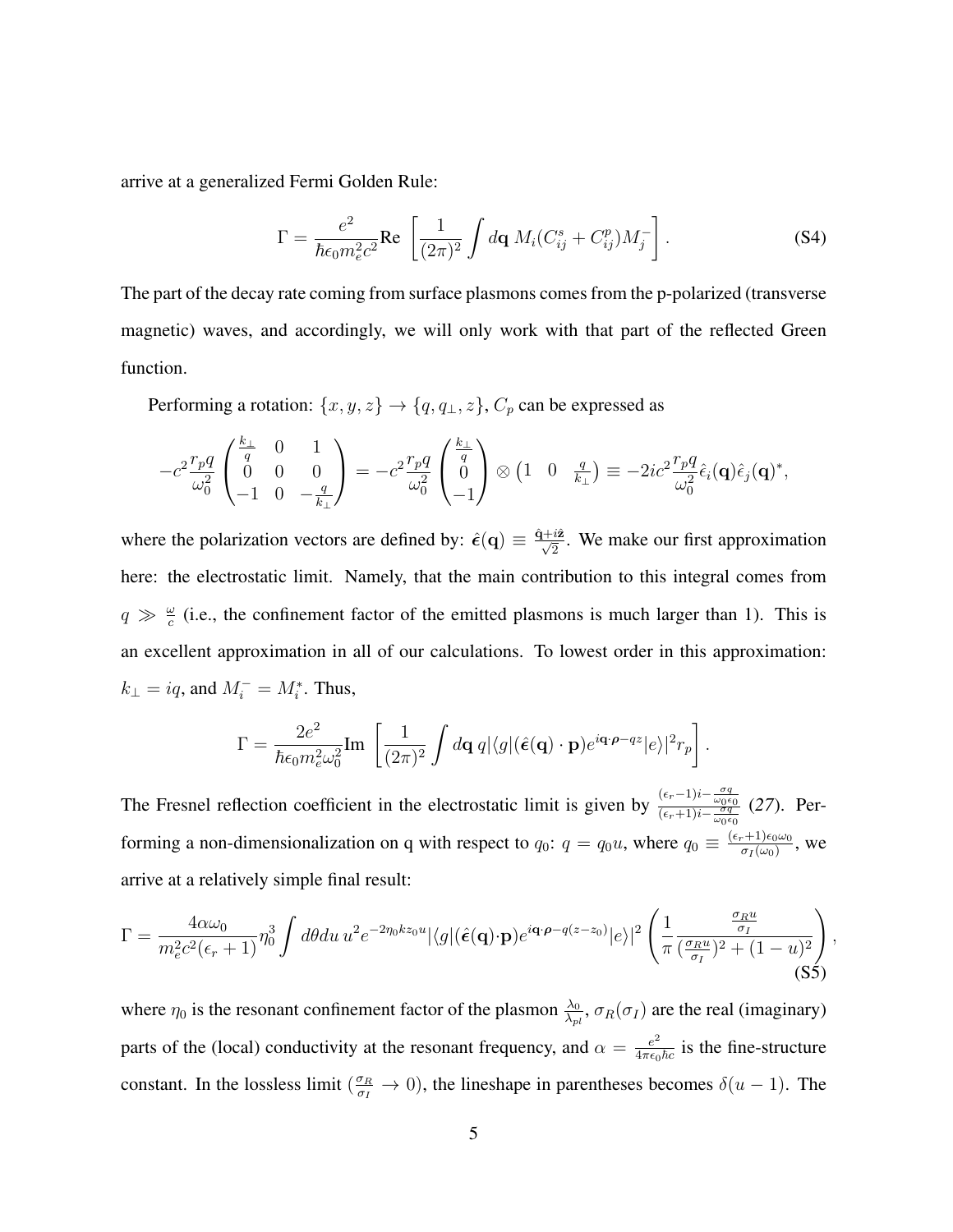decay rate in the lossless limit can be understood as the decay rate into surface plasmons (SPs). Note that when a plasmon mode exists ( $\sigma_I > 0$ ), the integrand in Equation (S5) approximately takes the form of a Lorentzian centered around the wavevector of the mode at frequency  $\omega_0$ . The effective quality factor is  $\sigma_I/\sigma_R$ , which is a function of  $\omega$  in the regime where the response is well-described as spatially local. Strictly speaking, the effective quality factor depends on both frequency and wavevector.

Note that in the lossless limit, we arrive at the same expression for the decay rate as would be obtained had we written A based on a canonical quantization scheme. Namely:  $\mathbf{A}\,=\,\sum_{n}\sqrt{\frac{\hbar}{2\epsilon_{0}a}}$  $\frac{\hbar}{2\epsilon_0\omega_n}$   $\left(\mathbf{F}_n a_n + \mathbf{F}_n^* a_n^{\dagger}\right)$ , where the  $\mathbf{F}_n$  are the orthonormal modes of the Maxwell equations. In this case, the modes  $\mathbf{F}(\mathbf{q})$  are given by:  $\sqrt{\frac{2\kappa}{1+\epsilon_r}}e^{i\mathbf{q}\cdot\boldsymbol{\rho}-\kappa z} \left(\frac{\kappa \hat{\mathbf{q}}+i q \hat{\mathbf{z}}}{\sqrt{\kappa^2+q^2}}\right)$  $\setminus$ . In the electrostatic limit,  $\kappa \approx q$ , reproducing the results that we arrive at using the Green function formalism. This provides a cross-check on the results we shall derive below, which take the effects of losses into consideration.

## 3 First Order Processes

In this section, we consider processes that can be described at first-order in perturbation theory: direct emission into a single excitation of the medium-assisted macroscopic electromagnetic field. In particular, we examine electric multipolar and magnetic multipolar (spin-flip) transitions. We provide a detailed discussion of how losses modify the decay rates computed from canonical quantization based on modal expansion and show the regimes in which non-radiative or radiative decay dominates. By radiative decay, we do not mean decay into far-field photons, but rather into propagating plasmons. This is in contrast to the non-radiative decay into the other lossy channels of the 2D conductor, which, for example, is the mechanism responsible for the strong decay rate enhancement of emitters adsorbed onto a conducting surface.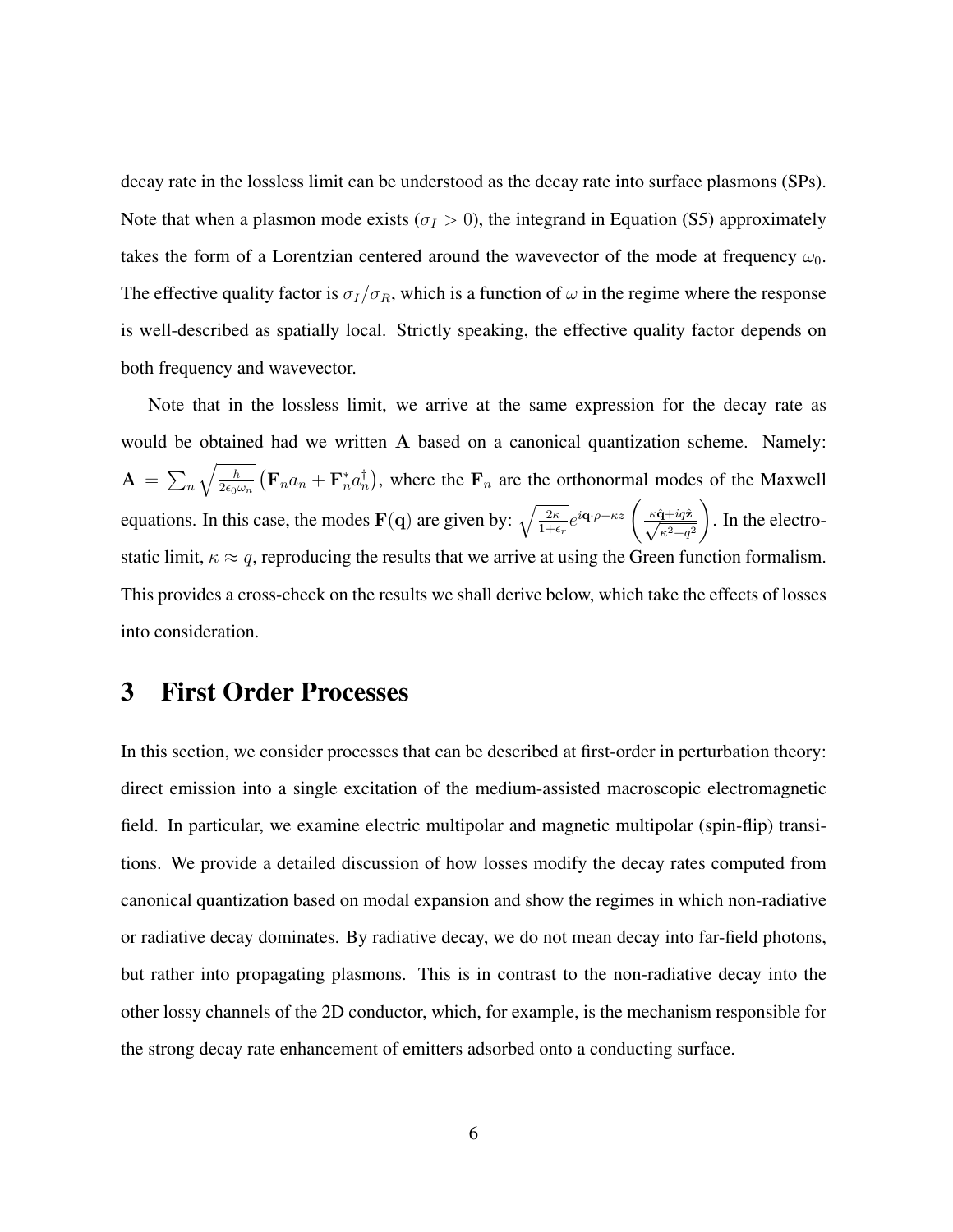

Figure S1: Comparison of matrix elements computed exactly (solid) with polynomial approximations (dashed) for different transitions in the hydrogen  $3 \leftrightarrow 4$  transition series (A) and the  $5 \leftrightarrow 6$  transition series (B) as a function of  $\eta_0$  for  $\lambda_0 = 1.88 \ \mu \text{m}$  and 7.45  $\mu \text{m}$  (respectively). These curves overlap completely in this range.

### 3.1 Electric Multipole Transitions

The calculations below are presented for the case for which the initial and final wavefunctions have their z-projected angular momentum to be zero (i.e;  $m_i = m_f = 0$ ). In this case, the angular integral is simply  $2\pi$ , and we can pick q to be in a particular direction, called x. Frequently, it is the case that in the matrix element in Equation (S5) there is one main contributing term from the series expansion of the exponential. That is to say:

$$
\left| \langle e | e^{\eta_0 k (-ix - (z - z_0))} \hat{e}_\theta^* \cdot \nabla | g \rangle \right|^2 = C_\ell \eta_0^{2(n-1)} u^{2(n-1)}
$$
 (S6)

where  $n = 1$  for dipole (E1) transitions,  $n = 2$  for quadrupole (E2) transitions, and so on. In Figure S1, we demonstrate the validity of (S6), where we plot exact matrix elements involving the full exponential (solid lines) and their respective polynomial approximations (dashed lines) for E1-E2 transitions in the hydrogen ( $4s \leftrightarrow 3\{p, d\}$ ) transition series (A) and E1-E5 transitions in the hydrogen  $6\{p, d, f, g, h\} \rightarrow 5s$  transition series (B) as a function of confinement  $\eta_0$ . These transition series are different than that considered in the main text  $(4s \leftrightarrow 6\{p, d, f, g, h\})$ .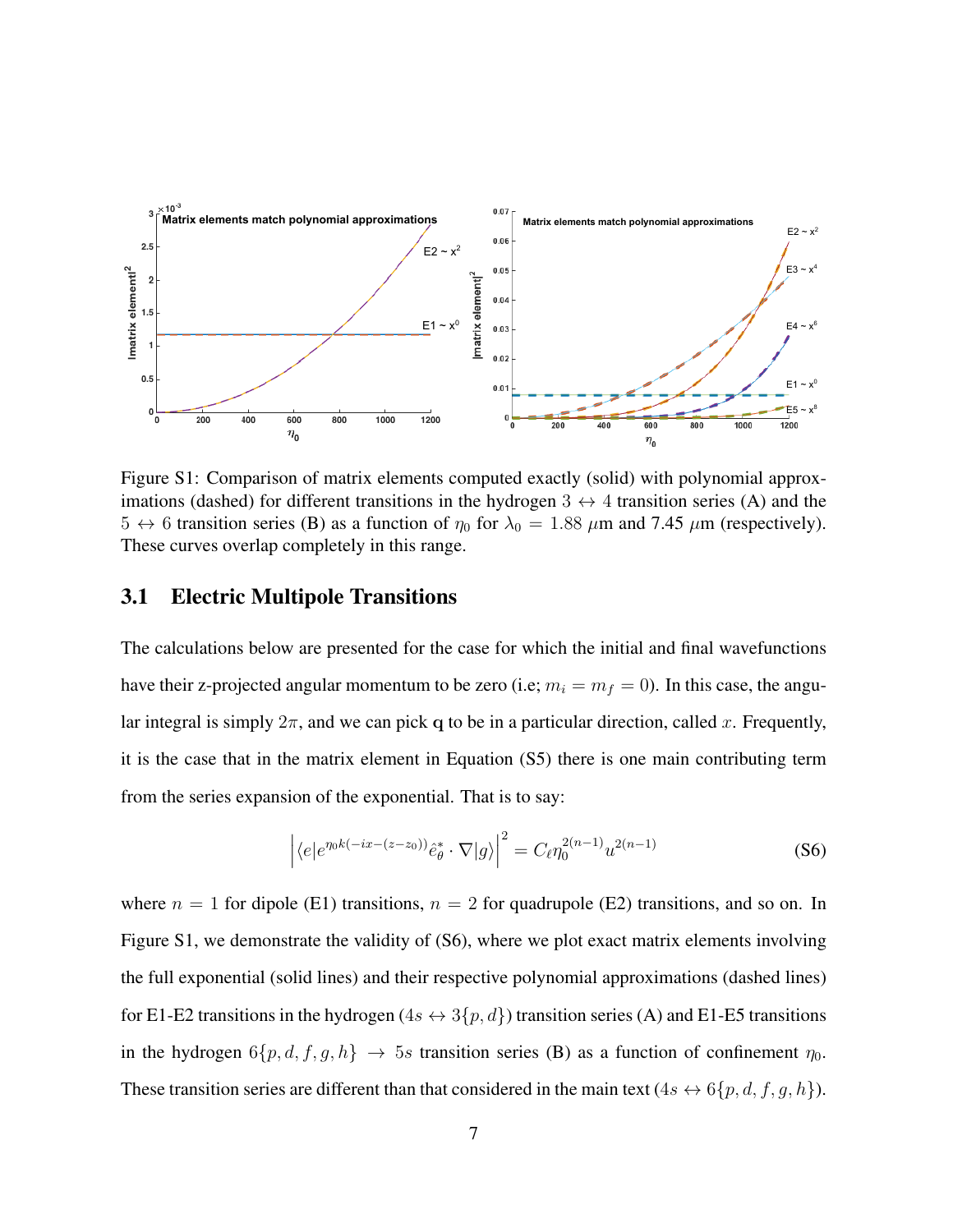We choose a different transition series here in order to give the reader a more complete picture of how confinement, separation, vacuum wavelength, and losses affect the decay rates of excited emitters.

When the approximation in Equation (S6) is satisfied, the radiative rate of emission (into surface plasmons) scales with  $\eta_0$  as:

$$
\Gamma_r^{En} = \eta_0^{3+2(n-1)} \times \frac{4\pi\alpha\omega_0}{(m_e c)^2(\epsilon_r + 1)} e^{-2\eta_0 kz_0} C_n.
$$
 (S7)

and the ratio of total decay rate to decay rate into SPs is:

$$
\frac{\Gamma_{TOT}^{En}}{\Gamma_R^{En}} = \int du \ u^{2+2(n-1)} e^{-2\eta_0 kz_0(u-1)} \left( \frac{1}{\pi} \frac{\frac{\sigma_R u}{\sigma_I}}{(\frac{\sigma_R u}{\sigma_I})^2 + (1-u)^2} \right)
$$
(S8)

To gain insight into the typical values of decay rates given by Equations (S7) and (S8), it is useful to write the momentum matrix element in units of  $\frac{\hbar}{a_0}$ , where  $a_0$  is some characteristic size of the emitter. When considering atomic systems, it is reasonable to take  $a_0$  to be the Bohr radius, in which case  $C_l$  is dimensionless and the resulting factor  $\left(\frac{\hbar}{mc}T\right)$  $m_eca_0$  $\int^2$  is identified as  $\alpha^2$ . Our formulas summarized at the end of the SM reflect this choice of units.

#### 3.1.1 Effect of Losses

In Figure S2, we plot this ratio for five Hydrogen atom transitions:  $5s \leftrightarrow 6\{p, d, f, g, h\}.$ For each transition, we plot the ratio as a function of on-resonance confinement factor  $\eta_0$  at atom-surface separations of 5 nm, 10 nm, and 15 nm. Note that only the dipole case is not plotted on a logarithmic scale - indicating that losses only weakly modify decay rates of dipole emitters, even for  $\eta_0$  as low as 20. At very low plasmon confinement, the emission into lossy channels dominates the emission into plasmons. As can be seen in Figure S2, emission into lossy channels far exceeds emission into SPs for higher-order angular momentum transitions. For a Hydrogen atom 5 nm above the a surface undergoing an E5 transition ( $6h \rightarrow 5s$ ), the lossy channel emission can exceed the SP emission by nearly 12 orders of magnitude at  $\eta_0 = 20$ ,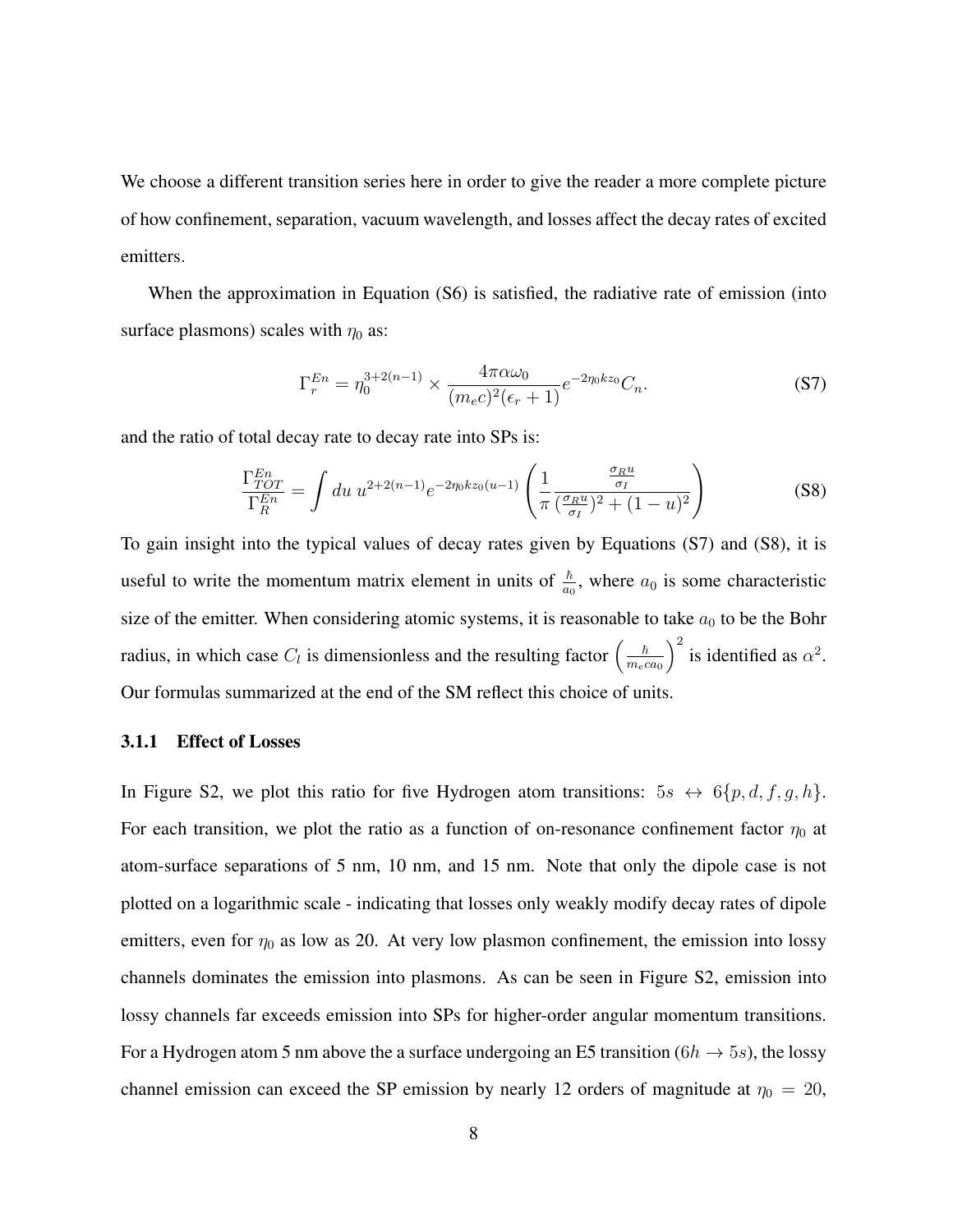leading to a total Purcell factor of roughly  $10^{26}$ . This leads to a total decay lifetime on the order of 10 ns, which is typical of many dipole emitters in free space.

At higher values of confinement ( $\eta_0 > 150$ ) and atom-surface separation ( $z_0 > 10$  nm), the SP and lossy channel decay rates are within the same order of magnitude. While the nonradiative enhancement decreases precipitously at these confinements and separations, the more rapidly increasing enhancement of emission into propagating SPs ensures that the total decay rate is increasing as a function of  $\eta_0$ . To give the reader further intuition for the phenomena discussed in this section, we present in Figure S3 the integrand of Equation (S8) for different values of confinement and atom-surface separation. We place a high-wavevector cutoff in the integrand at a wavelength of 5 nm due to the fact that the use of macroscopic electrodynamics becomes begins to come into question at these distances. The choice of 5 nm is somewhat arbitrary, but we choose it because averaging microscopic fields over a 5 nm  $\times$  5 nm area corresponds to averaging over several hundred unit cells. 5 nm is a somewhat conservative cutoff, and yet it doesn't affect the integrand in Figure S3 significantly.

From Figure S3, it is clear that for higher multipole transitions, the integrand peaks at values of u far greater than  $u = 1$ , which is the value associated with the surface plasmon pole (27). When this happens, we can approximate the lineshape function in the integrand of Equation (S8) by  $\frac{1}{\pi Qu}$ . The decay rate (which is in this limit purely nonradiative) is therefore

$$
\Gamma_{nr}^{En} = \eta_0 \times \frac{4(2n-1)!\alpha\omega_0}{(m_ec)^2(\epsilon_r+1)Q} (2kz_0)^{-(2+2(n-1))}C_n.
$$
 (S9)

We can thus see that the decay rate is a purely increasing function of  $\eta_0$ . In fact, once nonradiative decay becomes unimportant, the decay rate transitions from increasing with  $\eta_0$  to increasing as  $\eta_0^{3+2(n-1)}$  $\frac{0}{0}$ <sup>3+2(n-1)</sup>. We conclude therefore that higher confinement is always beneficial to achieving increasing decay rates.

We conclude this section by noting that for the parameters that we investigated, emission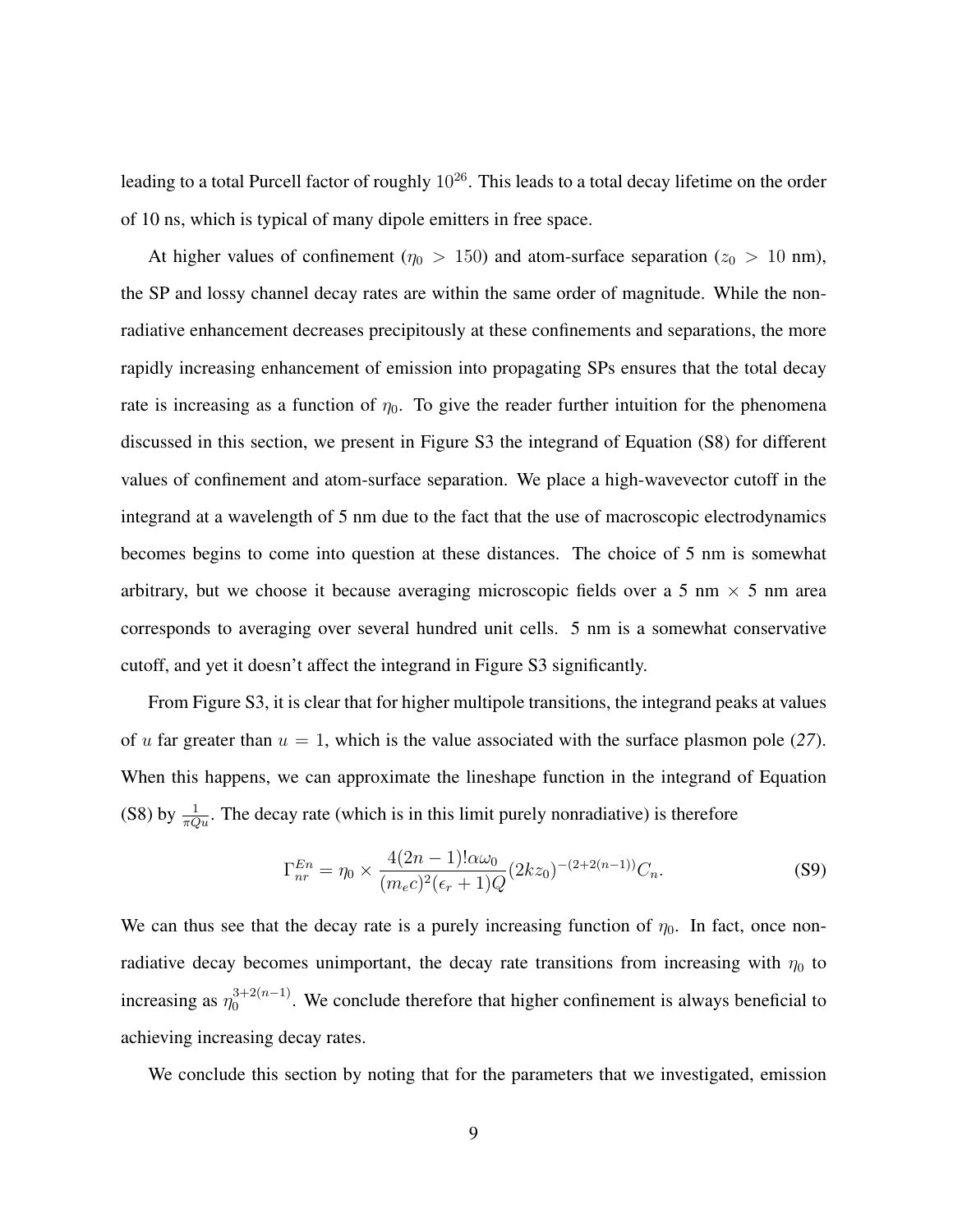into SPs tends to be the dominant contribution to the decay rate for dipole transitions. Thus, for investigations into two-plasmon spontaneous emission mediated by dipole transitions and singlet-triplet transitions, one is often justified in using lossless QED based on mode expansion. That said, we will consider this process with losses included.

## 3.2 Spin Flip Magnetic Multipole (Mn) Transitions

In this section, we derive the rate at which an excited state flips its spin due to vacuum fluctuations in the magnetic field. We look at both radiative and non-radiative decays into 2D plasmons as a function of their confinement factor. The part of the Hamiltonian governing this behavior is  $\frac{e\hbar}{2m_e}\boldsymbol{\sigma} \cdot \mathbf{B}$  (48). The magnetic field operator is given by

$$
B_i(\mathbf{r}) = (\nabla \times \mathbf{A})_i = \sqrt{\frac{\hbar}{\pi \epsilon_0}} \int d\omega' \, \frac{\omega'}{c^2} \int d\mathbf{r}' \sqrt{\mathrm{Im} \,\epsilon(\mathbf{r}', \omega')} \varepsilon_{ilm} \partial_l G_{mj}(\mathbf{r}, \mathbf{r}'; \omega') \hat{f}_j(\mathbf{r}', \omega') + \mathrm{H.c.},\tag{S10}
$$

where  $\epsilon_{ilm}$  is the Levi-Civita symbol, and  $\partial_l$  is a shorthand for  $\frac{\partial}{\partial x_l}$ . Applying the Fermi Golden Rule in a manner similar to that in Section II, the decay rate is given by:

$$
\Gamma = \frac{2\pi}{\hbar^2} \frac{e^2 \hbar^3}{4\pi \epsilon_0 m_e^2 c^2} \sigma_i^{eg} \sigma_r^{*eg} \int \int d\mathbf{r} d\mathbf{r}' \ \psi_g^*(\mathbf{r}) \psi_g(\mathbf{r}) \left[ \text{Im } \varepsilon_{ilm} \varepsilon_{rst} \partial_l \partial_s' G_{mt}(\mathbf{r}, \mathbf{r}', \omega_0) \right] \psi_e(\mathbf{r}) \psi_e^*(\mathbf{r}'),
$$

where  $\sigma_k^{eg}$  $k_k^{eg}$  denotes the k-th component of the overlap of the spin part of the excited and ground states, and  $\partial'$  denotes partial derivatives with respect to r'. Simplifying further, the decay rate is given by:

$$
\Gamma = -\frac{e^2 \hbar}{4\epsilon_0 m_e^2 c^2} \text{Re} \left[ \frac{1}{(2\pi)^2} \int d\mathbf{q} \ M_i M_r^- \varepsilon_{ilm} \varepsilon_{rst} k_l k_s^- (C_{mt}^s + C_{mt}^p) \right],
$$
  
where:  $k = (\mathbf{q}, k_\perp), k^- = (-\mathbf{q}, k_\perp), \mathbf{M} = \boldsymbol{\sigma}^{eg} \int d\mathbf{r} \psi_g e^{i\mathbf{q} \cdot \boldsymbol{\rho} + ik_\perp z} \psi_e$  and  $\mathbf{M}^- = \boldsymbol{\sigma}^{eg*} \int d\mathbf{r} \psi_g e^{-i\mathbf{q} \cdot \boldsymbol{\rho} + ik_\perp z} \psi_e$ .  
Once again, we consider only the p-polarized contribution in the electrostatic limit. This further

simplifies to

$$
\Gamma = \frac{\alpha \omega_0}{2(\epsilon_r + 1)} \left(\frac{\hbar \omega_0}{m_e c^2}\right)^2 \eta_0 \int d\theta du \, e^{-2\eta_0 k z_0 u} |\langle g | \sigma_\perp e^{-i\mathbf{q} \cdot \boldsymbol{\rho} - q(z - z_0)} | e \rangle|^2 \left(\frac{1}{\pi} \frac{\frac{\sigma_R u}{\sigma_I}}{(\frac{\sigma_R u}{\sigma_I})^2 + (1 - u)^2} \right),\tag{S11}
$$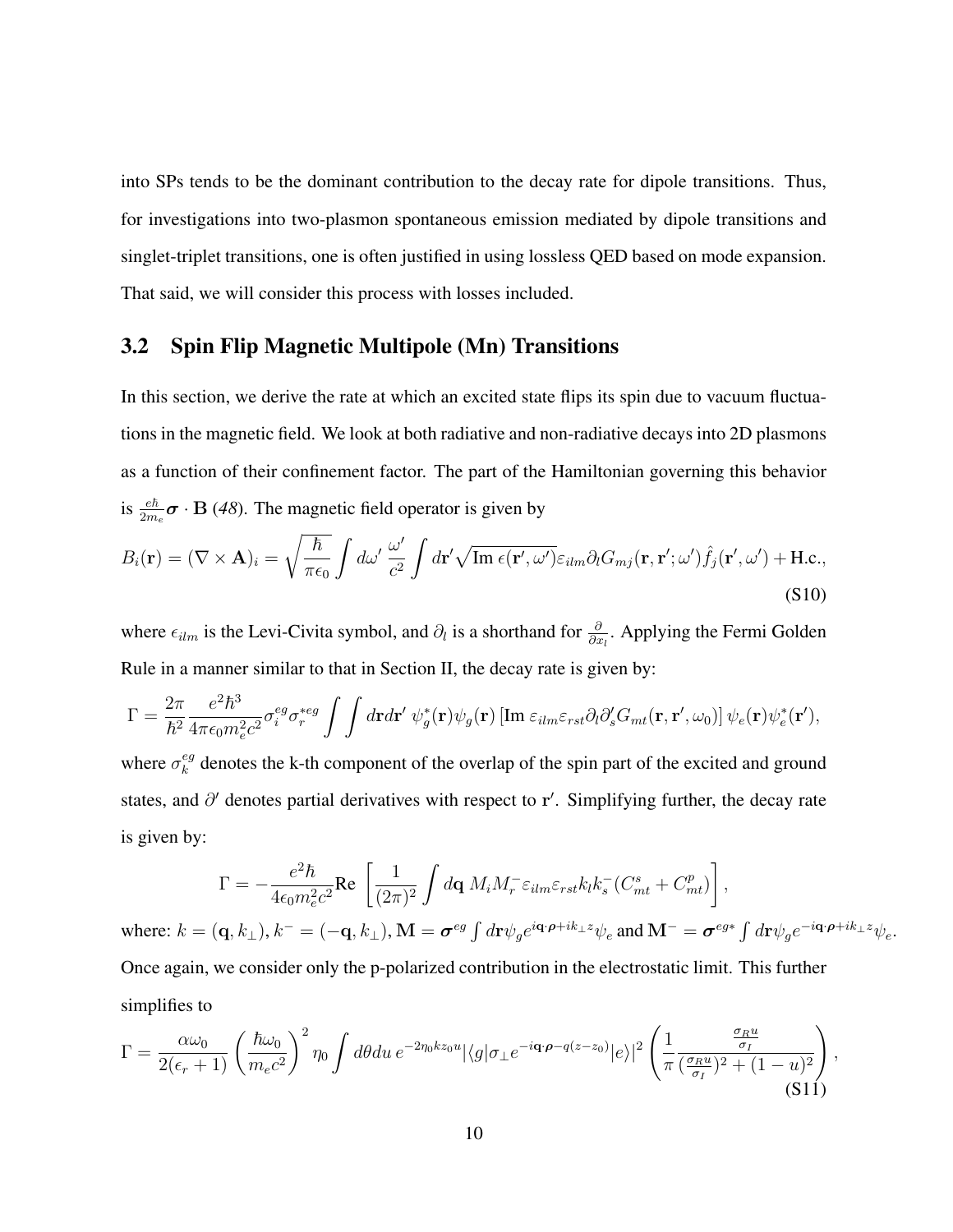For a transition with a change in orbital angular momentum of  $(n - 1)$  (an Mn transition), the matrix elements in Equation (S21) can be expressed as  $C_n \eta_0^{2(n-1)} u^{2(n-1)}$  (the  $C_n$  here is not the same as that discussed in the section on electric multipole transitions). When the change in the z-projected orbital angular momentum is zero, the radiative and non-radiative decay rates are respectively:

$$
\Gamma_r^{Mn} = \eta_0^{1+2(n-1)} \times \frac{\pi \alpha \omega_0}{(\epsilon_r + 1)} \left(\frac{\hbar \omega_0}{m_e c^2}\right)^2 e^{-2\eta_0 k z_0} C_n \tag{S12}
$$

and

$$
\Gamma_{nr}^{M} = \eta_0 \frac{(2n-3)!\alpha\omega_0}{Q(\epsilon_r+1)} \left(\frac{\hbar\omega_0}{m_e c^2}\right)^2 (2kz_0)^{-2(n-1)} C_n
$$
\n(S13)

Note that Equation (S13) does not hold for  $n = 1$  (magnetic dipole transition). In this case, the formula for the rate is more complicated, and we do not derive it here. We note that the radiative result can again be derived from a canonical quantization scheme, where the B operator is obtained by taking the curl of the A operator mentioned at the end of Sec. II (without the electrostatic approximation).

# 4 Second Order Processes - Intercombination Transitions and Two Plasmon Emission

## 4.1 Electric Dipole (Intercombination) Mechanism

The rate of the singlet-triplet transition is generally limited by the weakness of the spin-orbit interaction. However, in atoms and molecules near 2D conductors, the rate of the singlet-triplet transition can be greatly enhanced due to the strong enhancement of electric-dipole transitions. For instructional purposes, we consider here a situation in which the ground state is a singlet with no nearly degenerate triplet states, and the excited state is a triplet state, which has nearly degenerate singlet states nearby. In this case, the transition rate from an triplet state  $|T_1, 0\rangle$  to a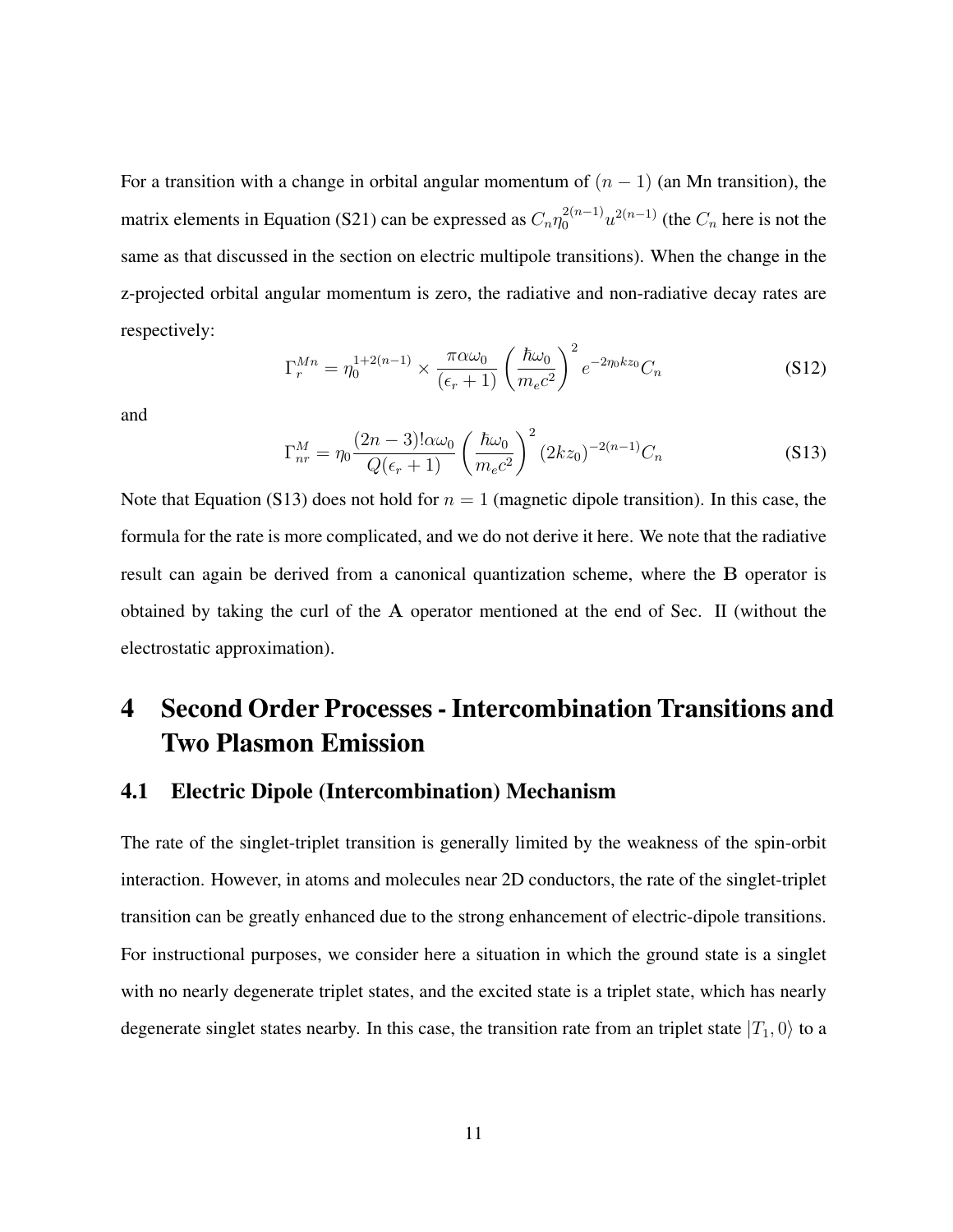singlet state  $|S_0, \mathbf{q}\rangle$  under the influence of a perturbation  $H_{SO} + (\mathbf{d}_1 \cdot \mathbf{E}_1 + \mathbf{d}_2 \cdot \mathbf{E}_2)$  is given by

$$
\Gamma = \frac{2\pi}{\hbar^2} \sum_{\mathbf{q}} \Big| \sum_{n} \frac{\langle S_0, \mathbf{q} | (\mathbf{d}_1 \cdot \mathbf{E}_1(\mathbf{r}_1) + \mathbf{d}_2 \cdot \mathbf{E}_2(\mathbf{r}_2)) | S_n, 0 \rangle \langle S_n, 0 | H_{SO} | T_1, 0 \rangle}{E_{T_1} - E_{S_n}} \Big|^2 \delta(\omega(\mathbf{q}) - \omega_0)
$$
\n(S14)

Taking the approximation of one main contributing intermediate singlet state,  $|S'\rangle$ , the spinorbit and electromagnetic effects separate as follows:

$$
\Gamma = \frac{2\pi}{\hbar^2} \sum_{\mathbf{q}} |\langle S_0, \mathbf{q} | (\mathbf{d}_1 \cdot \mathbf{E}_1(\mathbf{r}_1) + \mathbf{d}_2 \cdot \mathbf{E}_2(\mathbf{r}_2)) |S', 0\rangle|^2 \Big| \frac{\langle S_n, 0 | H_{SO} | T_1, 0 \rangle}{E_{T_1} - E_{S'}} \Big|^2 \delta(\omega(\mathbf{q}) - \omega_0).
$$

In Helium-like atoms (and many other atoms and molecules), the spatial parts of singlet and triplet states are well-described by (resp.) antisymmetrized or symmetrized combinations of two single-particle states. Taking two single-particle states  $|\alpha\rangle$  and  $|\beta\rangle$ , we can write spatial wavefunctions such as:  $|\alpha\rangle|\beta\rangle + |\beta\rangle|\alpha\rangle$  and  $|\alpha\rangle|\gamma\rangle + |\gamma\rangle|\alpha\rangle$  to describe spin-singlets  $|S_0\rangle$  and  $|S'\rangle$  (As an example, take  $\alpha = 2S$  and  $\beta = 2S$ ,  $\gamma = 2P$ . This example corresponds to a two states in the Helium atom separated by a wavelength of 2.06  $\mu$ m (31)). When considering the Purcell enhancement associated with placing an excited spin-triplet or spin-singlet near plasmons, the same spin-orbit coupling factor shows up as that which shows up in the freespace decay rate. Therefore, the spin-orbit coupling does not show up in the Purcell factor, which we show is given by:

$$
F_p^{S \to T} = \eta_0^3 \times \frac{3\pi f}{(\epsilon_r + 1)} e^{-2\eta_0 kz_0} \times \int du \ u^2 e^{-2\eta_0 kz_0(u-1)} \left( \frac{1}{\pi} \frac{\frac{\sigma_R u}{\sigma_I}}{(\frac{\sigma_R u}{\sigma_I})^2 + (1 - u)^2} \right), \quad (S15)
$$

where  $f = \frac{1}{2}$  $\frac{1}{2}$  if the dipole is oriented parallel to the surface of the conductor, and  $f = 1$  if the dipole is oriented perpendicular to the surface. In the lossless limit, the integral over  $u$  is one, giving a result in agreement with the well-known  $\eta_0^3$  decay law for dipolar emitters discussed in the main text.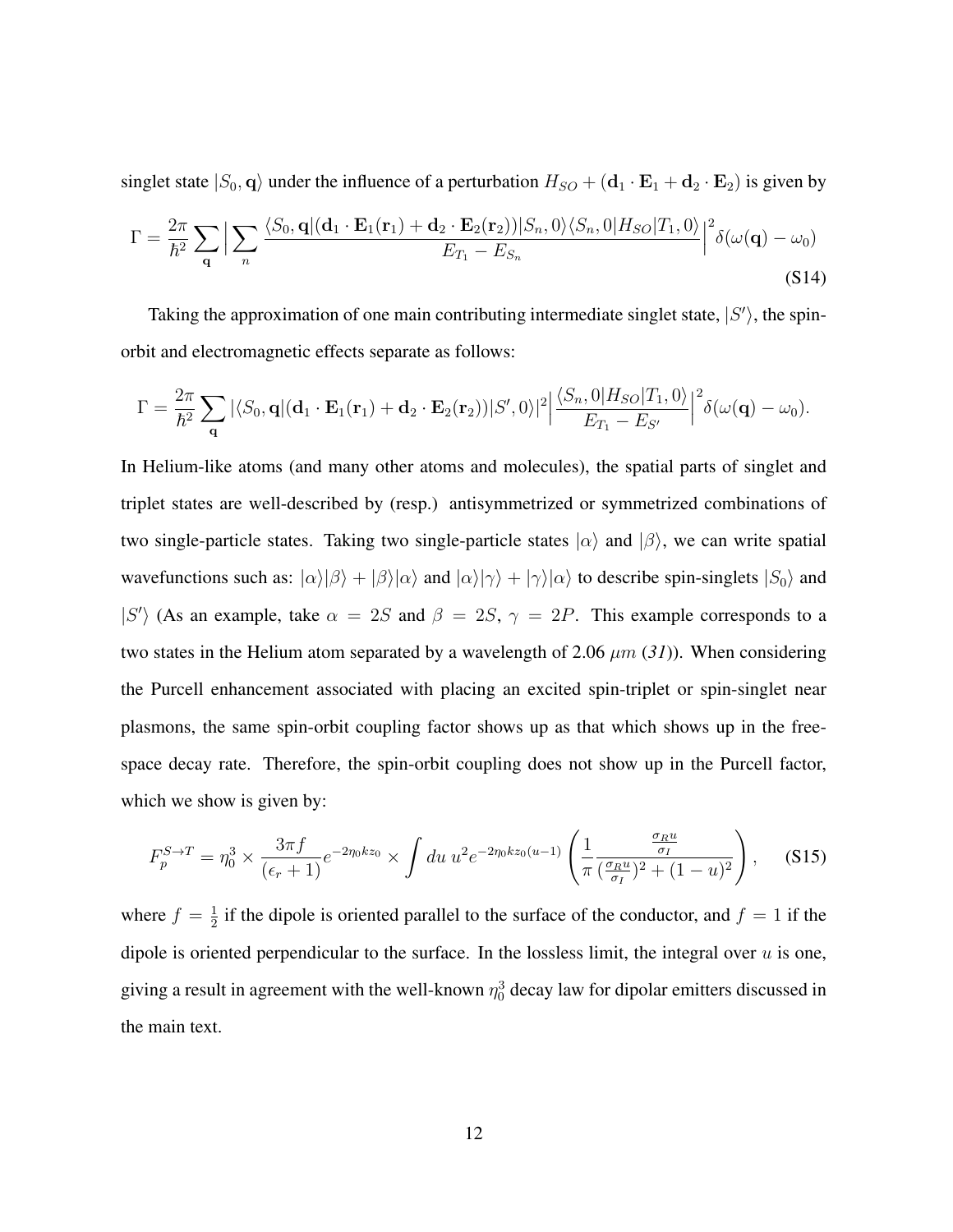## 4.2 Two Plasmon Spontaneous Emission

Finally, we consider situations in which an emitter above a 2D conductor can emit two excitations of the electromagnetic field, a process that is second-order in the perturbation theory. We consider an initial state  $|e, 0\rangle$  and a final state  $|g, \mathbf{r}\omega k, \mathbf{r}'\omega' k\rangle \equiv \hat{f}_k^{\dagger}$  $\hat{f}_k^\dagger(\mathbf{r},\omega) \hat{f}_k^\dagger$  $\hat{d}_{k'}^{\dagger}(\mathbf{r}', \omega') |g, 0\rangle.$ The atom is coupled to the field through a perturbation,  $V$ . Fermi's Golden Rule for this decay reads:

$$
\Gamma = \frac{2\pi}{\hbar^2} \frac{1}{2} \int d\mathbf{r} d\mathbf{r}' \int d\omega d\omega' \sum_{k,k'} \left| \sum_{i_1} \frac{\langle g, \mathbf{r}\omega k, \mathbf{r}'\omega' k'|V|i_1\rangle\langle i_1|V|e, 0\rangle}{E_e - E_{i_1} + i0^+} \right|^2 \delta(\omega_0 - \omega - \omega'), \text{ (S16)}
$$

where  $|i_1\rangle$  are intermediate states containing both the atom and field degrees of freedom. The sum is understood to be a sum over discrete degrees of freedom and an integral over continuous ones. The factor of  $1/2$  comes from the fact that when we sum over all  $\{r\omega k, r'\omega' k\}$  pairs, each pair of excitations appears twice.

For simplicity, we work in the dipole approximation, in which  $V = -d \cdot E(r_0)$ , where  $r_0$  is the atom position which we define as  $(0, 0, z_0)$ , using the coordinate system in Figure 1 of the main text. The electric-field operator is:

$$
\mathbf{E}(\mathbf{r}_0) = i\sqrt{\frac{\hbar}{\pi\epsilon_0}} \int d\omega \; \frac{\omega^2}{c^2} \int d\mathbf{r}' \sqrt{\mathrm{Im} \; \epsilon(\mathbf{r}')} \mathbf{G}(\mathbf{r}_0, \mathbf{r}'; \omega) \cdot \hat{\mathbf{f}}(\mathbf{r}', \omega) + \text{H.c.} \tag{S17}
$$

Using the above electric-field operator and the dipole interaction Hamiltonian, the decay rate into two lossy excitations is given by the general formula:

$$
\frac{32\pi\alpha^2}{c^2} \int_0^{\omega_0} d\omega \,\omega^2(\omega_0 - \omega)^2 \text{Im } G_{ri}(\mathbf{r}_0, \mathbf{r}_0, \omega) \text{Im } G_{sj}(\mathbf{r}_0, \mathbf{r}_0, \omega_0 - \omega) \times
$$
\n
$$
\sum_{m,n} \left( \frac{x_j^{gn} x_i^{ne}}{\omega_e - \omega_n - \omega} + \frac{x_i^{gn} x_j^{ne}}{\omega_e - \omega_n - (\omega_0 - \omega)} \right) \left( \frac{x_j^{gm} x_i^{me}}{\omega_e - \omega_m - \omega} + \frac{x_j^{gm} x_j^{me}}{\omega_e - \omega_m - (\omega_0 - \omega)} \right)^* \tag{S18}
$$

,

where  $x_i^{ab} \equiv \langle a|\hat{e}_i \cdot \mathbf{r}|b\rangle$ . We point out here that in the hydrogen atom, the energy denominators diverge at as  $\omega \rightarrow 0$ , leading to an apparent infrared divergence in the two-photon decay rate.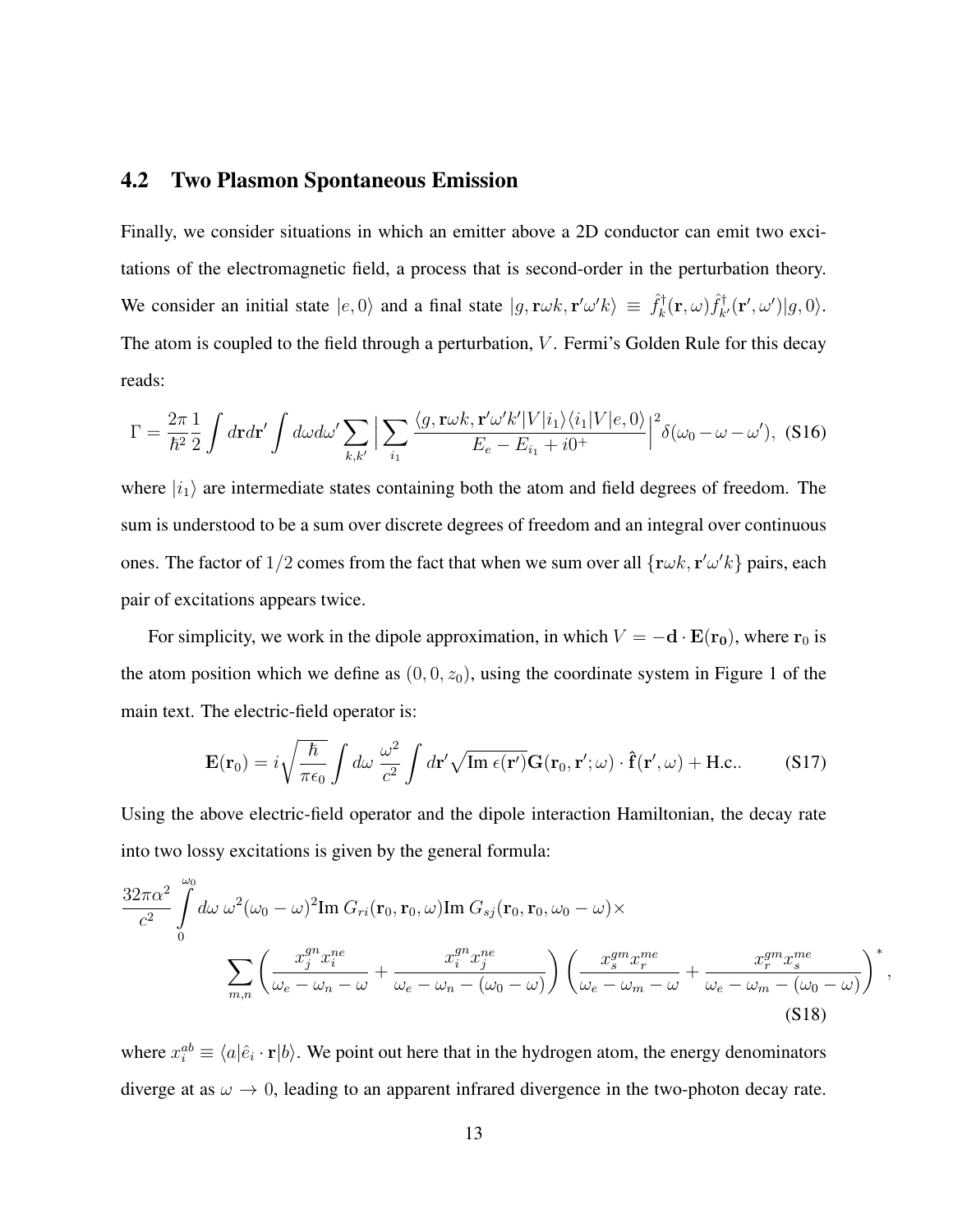This divergence stems from the degeneracy between the initial state and some intermediate state and is this ultimately regulated by the Lamb shifts, which split the aforementioned degeneracy. Because the Lamb shifts only very weakly modify the eigenfunctions of the coulomb potential, the only effect of the Lamb shift is to renormalize the hydrogen energy levels. This is equivalent to putting a low-frequency cutoff in the integral at  $\omega_{LS} \equiv \frac{E_{LS}}{\hbar}$ , where  $E_{LS}$  is the Lamb shift between the initial state and the once degenerate intermediate state. Below this cutoff, the integrand drops sharply. The Lamb shifts are taken from (*31*). In non-Hydrogenic atom, this issue in general does not arise.

As discussed in Section II, Im  $G_{ij}$  can be expressed in terms of the imaginary part of the reflectivity Im  $r_p$  and polarization vectors,  $\hat{\epsilon}(\theta) = \frac{\hat{q} + i\hat{z}}{\sqrt{2}}$ , where  $\theta$  is the angle between  $\hat{q}$  and the x-axis of  $q$ -space. Also as discussed in Sec. II, the imaginary part of the reflectivity can be expressed as Im  $r_p(u,\omega) = \frac{2\pi}{\epsilon_r+1} \left( \frac{1}{\pi} \right)$ π  $u/Q(\omega)$  $\frac{u/Q(\omega)}{(1-u)^2+(u/Q(\omega))^2}$ , where  $u=q/q_0$ , with  $q_0(\omega)=\frac{(\epsilon_r+1)\omega\epsilon_0}{\text{Im }\sigma(\omega)}$ , just as in Sec. II. The lossless limit of the two-excitation spontaneous emission rate per unit frequency (also known as the differential decay rate) is found to be:

$$
\frac{d\Gamma}{dy} = \frac{16\pi\omega_0\alpha^2 k^4}{(\epsilon_r + 1)^2} \times \left[ y(1 - y)\eta(y)\eta(1 - y) \right]^3 e^{-2kz_0[y\eta(y) + (1 - y)\eta(1 - y)]} \times \left\langle \left| \sum_n \frac{(\mathbf{r}^{gn} \cdot \hat{\epsilon}(\theta))(\mathbf{r}^{ne} \cdot \hat{\epsilon}(\theta'))}{y_e - y_n - y} + \frac{(\mathbf{r}^{gn} \cdot \hat{\epsilon}(\theta))(\mathbf{r}^{ne} \cdot \hat{\epsilon}(\theta'))}{y_e - y_n - (1 - y)} \right|^2 \right\rangle_{\theta, \theta'}, \quad (S19)
$$

where  $k = \frac{\omega_0}{c}$  $\frac{\omega_0}{c}$  and  $\Gamma \equiv \int$  $\boldsymbol{0}$  $dy \frac{d\Gamma}{dy}$ . In writing the previous equation, we have performed the nondimensionalizations:  $\eta(y) = \frac{cq(y)}{\omega(y)}$ , and  $y = \frac{\omega}{\omega(x)}$  $\frac{\omega}{\omega_0}$ <sup>2</sup> <sup>3</sup> A relatively simple case of this expression occurs when the initial and final states are s states. The intermediate states are then of the form  $|i_1\rangle = |np_j\rangle$  for  $j = x, y, z$ . In the electrostatic limit,  $\hat{\epsilon}(\theta) = \frac{\cos(\theta)\hat{x} + \sin(\theta)\hat{y} + i\hat{z}}{\sqrt{2}}$ . The angular average is  $3/8$  and the differential decay rate can be expressed in terms of matrix elements of z,

<sup>&</sup>lt;sup>2</sup>Although the angular integrals could have already been performed, we express our answer in terms of polarization vectors to make the result take the form of that which would be obtained through canonical quantization using the (lossless) field operators presented at the end of Section 2.

<sup>&</sup>lt;sup>3</sup>Another useful non-dimensionalization for atomic systems, that allows for quick estimation of the decay rate is  $\mathbf{r} \equiv a_0 \mathbf{x}$ .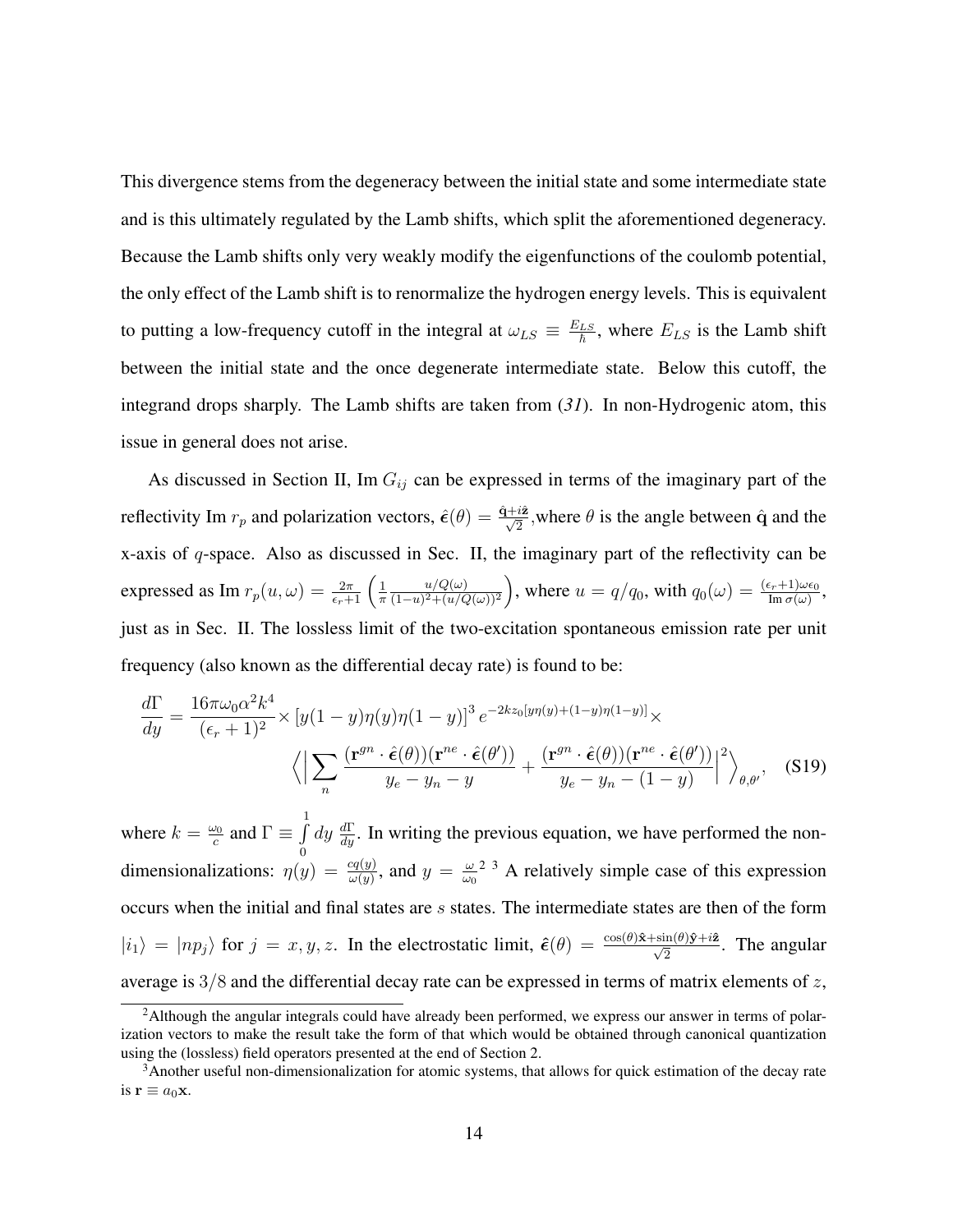$z_{qn} \equiv \langle g|z|n \rangle$ , as:

$$
\frac{6\pi\omega_0\alpha^2 k^4}{(\epsilon_r+1)^2} \times \left[y(1-y)\eta(y)\eta(1-y)\right]^3 e^{-2kz_0[y\eta(y)+(1-y)\eta(1-y)]} \times \left|\sum_n z_{gn} z_{ne} \left(\frac{1}{y_e - y_n + y - 1} + \frac{1}{y_e - y_n - y}\right)\right|^2.
$$

The two-photon differential emission rate in free-space, by comparison is (*51,55*)

$$
\frac{4}{3\pi}\alpha^2 k^4 y^3 (1-y)^3 \Big| \sum_n z_{gn} z_{ne} \left( \frac{1}{y_e - y_n + y - 1} + \frac{1}{y_e - y_n - y} \right) \Big|^2.
$$

Therefore, the enhancement factor per unit frequency in free-space is

$$
\left. \frac{d\Gamma/dy}{d\Gamma/dy} \right|_{fs} = \frac{9\pi^2}{2(\epsilon_r + 1)^2} \eta^3(y)\eta^3(1-y)e^{-2kz_0[y\eta(y)+(1-y)\eta(1-y)]}.\tag{S20}
$$

Equation (S20) can be re-expressed in terms of the Purcell factor,  $F_p(\omega)$ , for the single plasmon emission of a dipole polarized perpendicular to the 2D conductor as

$$
\left. \frac{d\Gamma/dy}{d\Gamma/dy} \right|_{fs} = \frac{1}{2} F_p(y) F_p(1-y). \tag{S21}
$$

Equation (S21) also holds when plasmon losses are taken into account, as we show below.

#### 4.2.1 Effect of Dispersion on Lossless Rates

In the main text, we use the Drude dispersion in order to evaluate the two-plasmon spontaneous emission rate. In the Drude model, the dispersion relation implies that  $\eta(y) = \frac{\omega c}{\beta^2} = \frac{\omega_0 c}{\beta^2}y$ , where  $\beta$  is a constant determined by the plasma frequency and thickness of the metal. We define the characteristic squeezing  $\eta_0 = \frac{\omega_0 c}{2 \beta^2}$  $\frac{\omega_0 c}{2\beta^2}$ . The factor of 2 in the definition of  $\eta_0$  is natural because most of the emission comes from frequencies near  $\omega = \frac{\omega_0}{2}$  $\frac{\omega_0}{2}$ . It thus follows that the differential decay rate is:

$$
\frac{d\Gamma}{dy}\Big|_{\text{Drude}} = 384 \frac{\pi \omega_0}{(\epsilon_r + 1)^2} \alpha^2 k^4 \eta_0^6 y^6 (1 - y)^6 e^{-4\eta_0 k z_0 (y^2 + (1 - y)^2)} \Big| \sum_n z_{gn} z_{ne} \left( \frac{1}{y_e - y_n + y - 1} + \frac{1}{y_e - y_n - y} \right) \Big|^2
$$
\n(S22)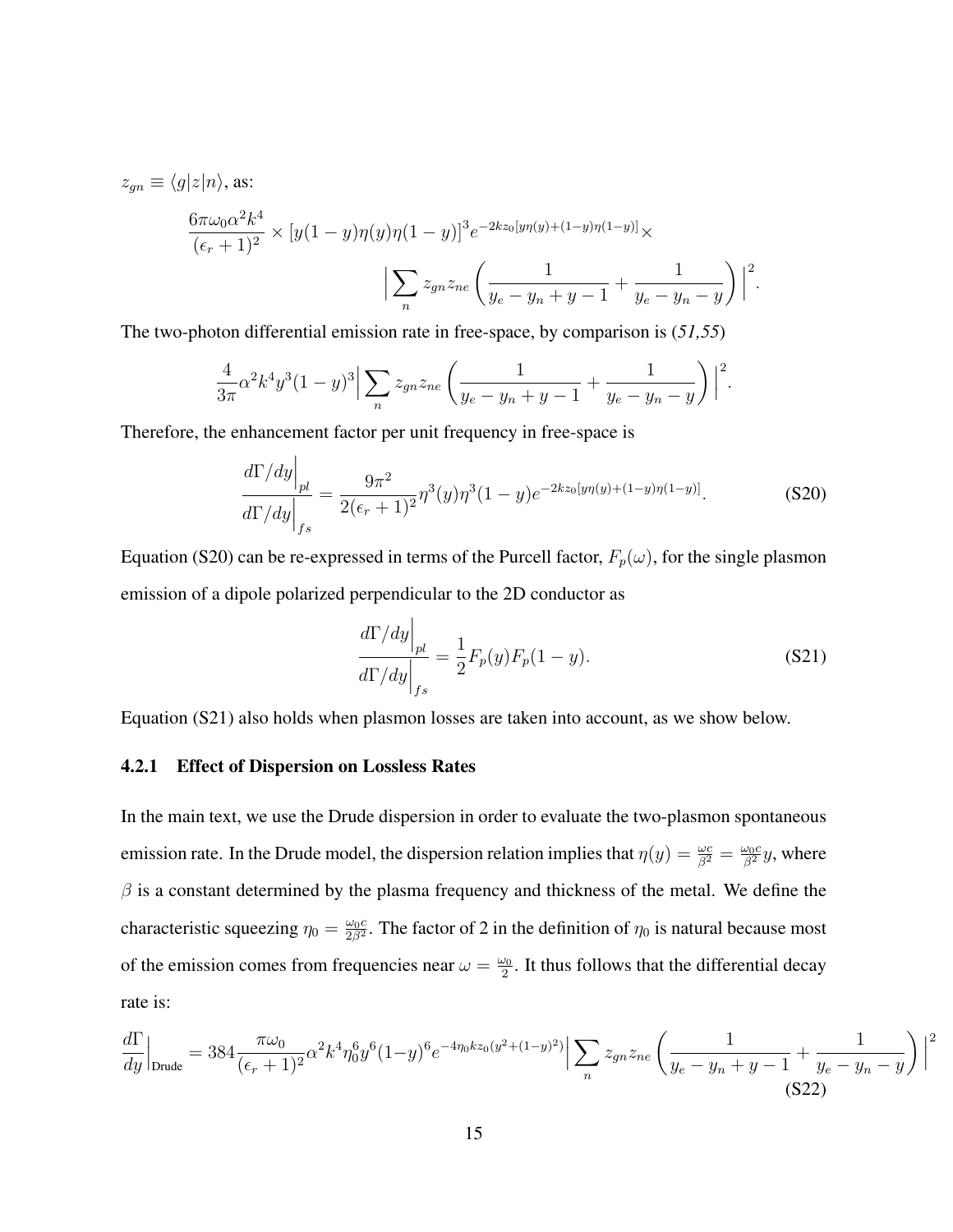In many cases, the 2D plasmon dispersion is approximately linear with wavevector, i.e.,  $\eta(y) = \eta_0$ , where  $\eta_0$  is some constant squeezing that can be as high as 360 (in Beryllium for example). Values of 240 have been observed in graphene (*11–13*). Therefore, the differential decay rate is (in the low loss limit):

$$
\frac{d\Gamma}{dy}\Big|_{\text{const }\eta} = \frac{6\pi\omega_0}{(\epsilon_r + 1)^2} \alpha^2 k^4 \eta_0^6 y^3 (1 - y)^3 e^{-4\eta_0 k z_0} \Big| \sum_n z_{gn} z_{ne} \left( \frac{1}{y_e - y_n + y - 1} + \frac{1}{y_e - y_n - y} \right) \Big|^2
$$
\n(S23)

#### 4.2.2 The Effect of Losses on Two Plasmon Spontaneous Emission

In this section, we estimate the effect of losses on the two-excitation spontaneous emission rate and show that the lossless decay rates computed in the main text are generally not significantly altered by losses. For simplicity, we consider transitions between  $S$  states, although our calculations can straightforwardly be generalized to other transitions. To compute emission of two excitations in the presence of dissipation, the starting point is Equation (S18). The decay rate can be expressed as

$$
\frac{6\pi\alpha^2c^2}{(\epsilon_r+1)^2}\int\limits_{0}^{\omega_0}d\omega\,\omega^2(\omega_0-\omega)^2I(\omega)I(\omega_0-\omega)\Big|\sum_{n}z_{gn}z_{ne}\left(\frac{1}{y_e-y_n+y-1}+\frac{1}{y_e-y_n-y}\right)\Big|^2,
$$
\n(S24)

in which  $I(\omega)$  is a shorthand for

$$
q_0^3(\omega)e^{-2q_0(\omega)z_0} \int du \, u^2 e^{-2qz_0(u-1)} \left( \frac{1}{\pi} \frac{u/Q(\omega)}{(1-u)^2 + (u/Q(\omega))^2} \right) \equiv q_0^3(\omega)e^{-2q_0(\omega)z_0} I(u, \omega).
$$
\n(S25)

In the lossless limit, the integral evaluates to 1, reproducing the lossless result, as expected. It can thus be seen that the ratio of the total differential decay rate to the lossless differential decay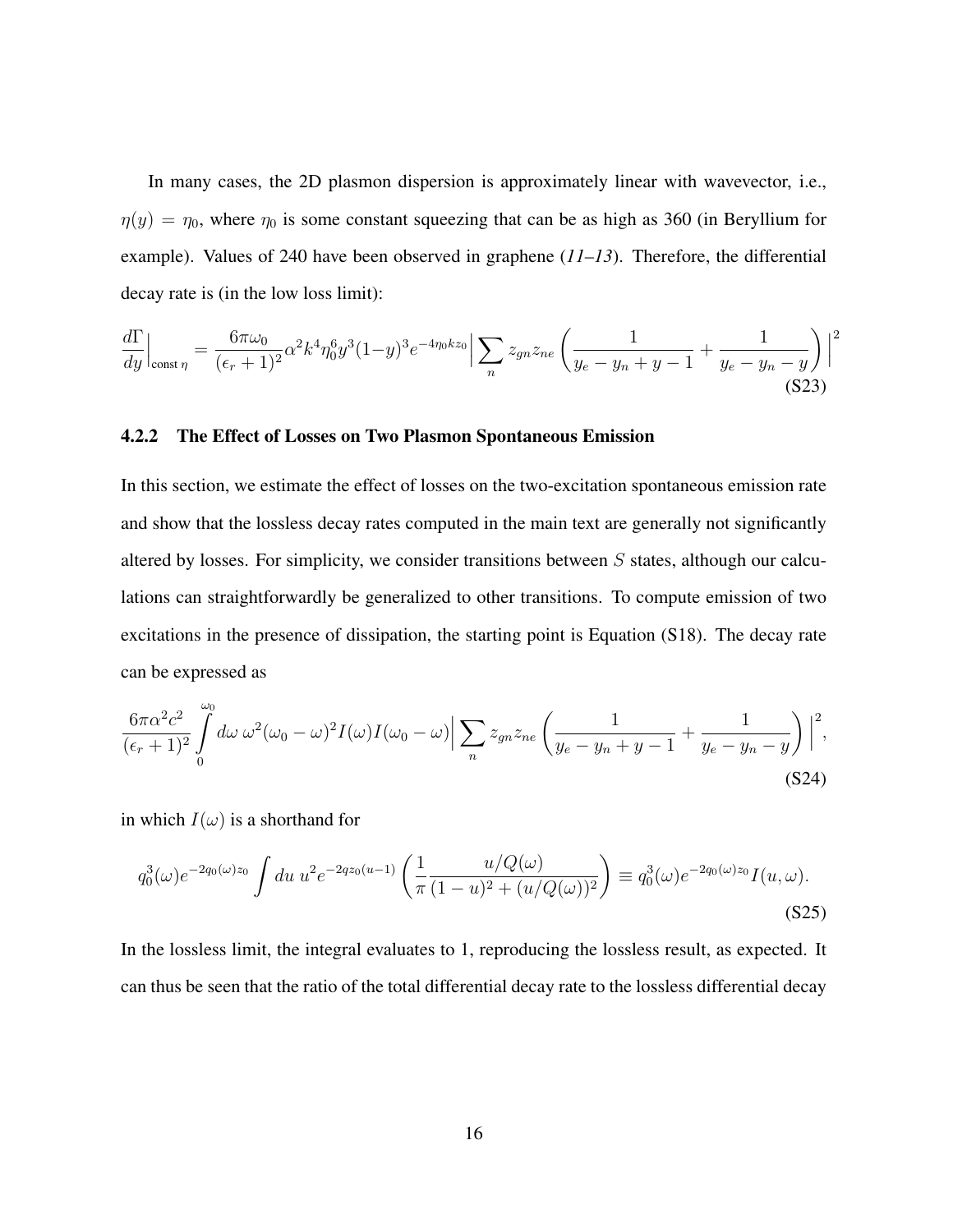rate is

$$
\frac{d\Gamma_{TOT}/dy}{d\Gamma_r/dy} = \left[ \int du \ u^2 e^{-2q_0(y)z_0(u-1)} \left( \frac{1}{\pi} \frac{u/Q(y)}{(1-u)^2 + (u/Q(y))^2} \right) \right] \times \left[ \int du \ u^2 e^{-2q_0(1-y)z_0(u-1)} \left( \frac{1}{\pi} \frac{u/Q(1-y)}{(1-u)^2 + (u/Q(1-y))^2} \right) \right]
$$
(S26)

Equation (S26), in combination with Equation (S8) demonstrate that for  $S \rightarrow S$  transitions, the differential decay rate enhancement is still  $\frac{1}{2}F_p(y)F_p(1-y)$ . In Fig. S4, we compare the differential decay rates with losses to those without losses for atom-surface separations of 0.5, 1, 5, and 15 nm. The transition under consideration is the  $4s \rightarrow 3s$  transition in Hydrogen, just as in the main text. The model assumed to hold through the entire decay spectrum is the Drude model, in which  $Q(\omega) = \omega \tau \implies Q(y) = (\omega_0 \tau)y$ , where  $\tau$  is the frequency-independent relaxation time. Although a more realistic model for the conductivity can be adopted, we choose the Drude model for instructional purposes. In the simulations resulting in Fig. S4, we chose the confinement factor at  $y = 0.5$  to be 150, just as in the main text. We also chose the quality factor at  $y = 0.5$  to be 20. We can see that for distances between 5 and 15 nm, the decay is mostly through plasmons. However, for distances below 1 nm, we can see two phenomena. The first being that the dominant mode of decay is through the loss mechanisms that determine the relaxation time. The second is that the peak of the emission is no longer at  $y = 0.5$ . From these last two observations, we arrive at two conclusions. The first is that at short atom-surface separations, entangled lossy excitations (such as particle-hole excitations or phonons) can be produced at high rates. The second is that the spectral shape of an emitter can be significantly altered by the presence of losses.

To conclude our discussion of losses and two-plasmon emission, we present analytical (up to atomic matrix elements) expressions for the differential decay rate when non-radiative decay is a dominant effect. What can be computed exactly and analytically is the ratio of this differential decay rate to the free-space differential decay rate. At short distances, or long wavelengths, i.e;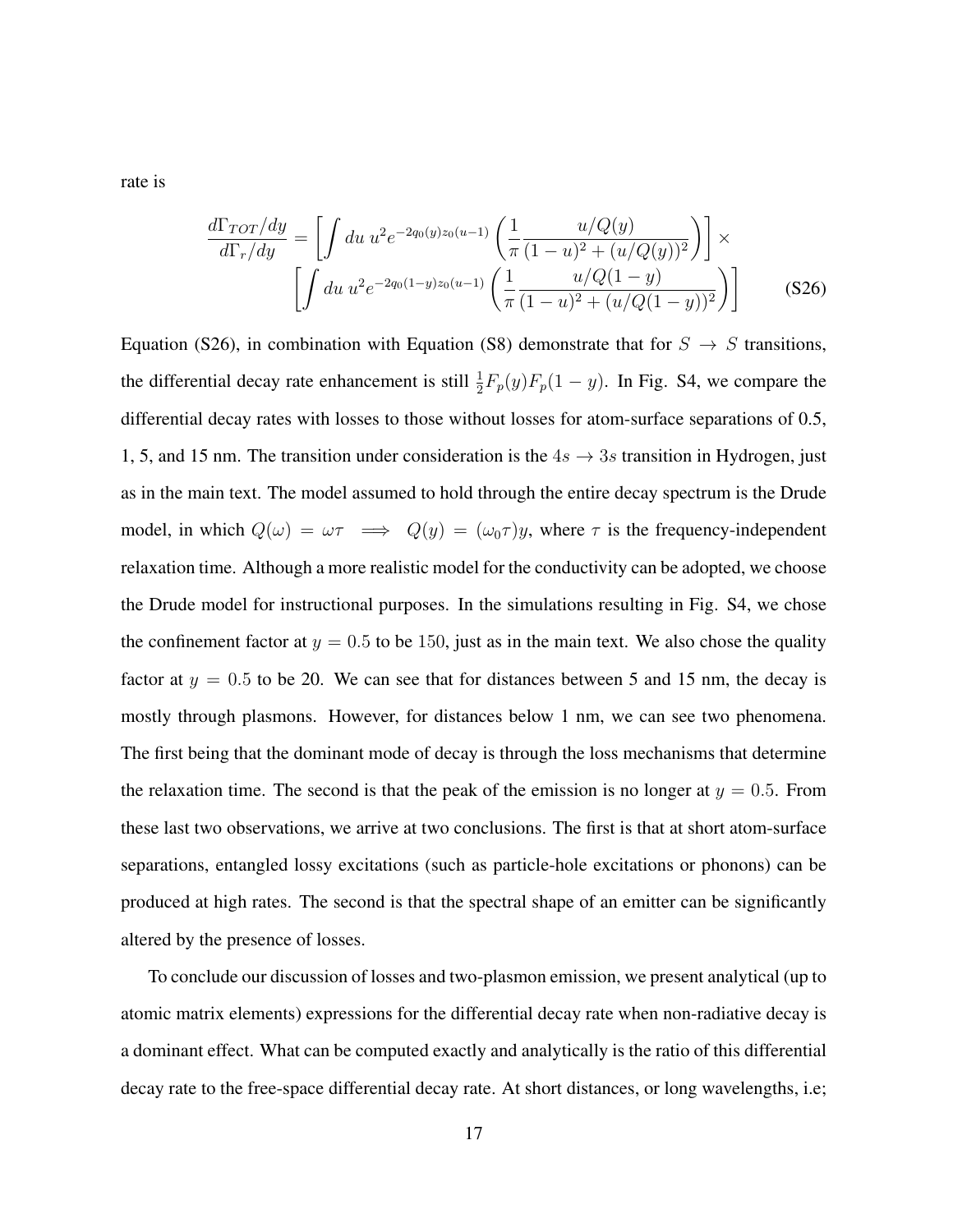$q(\omega_0)z_0 \ll 1$ , and for  $Q \gg 1$  (in practice,  $Q = 3$  can already be high enough), each of the integrals in Equation (S24) becomes

$$
\frac{1}{\pi Q(\omega)} e^{2q_0(\omega)z_0} (2q_0(\omega)z_0)^{-2},
$$

where  $\omega = \omega_0 y$  or  $\omega_0(1 - y)$ . When this happens, the differential decay rate becomes:

$$
\frac{d\Gamma}{dy}\Big|_{\text{Lossy}} = \frac{3\omega_0 \alpha^2}{8\pi(\epsilon_r + 1)^2} \frac{1}{z_0^4} \times \left[ \frac{y(1 - y)\eta(y)\eta(1 - y)}{Q(y)Q(1 - y)} \right] \times \Big| \sum_{n} z_{gn} z_{ne} \left( \frac{1}{y_e - y_n + y - 1} + \frac{1}{y_e - y_n - y} \right) \Big|^2. \tag{S27}
$$

When  $Q \ll 1$ , one of the two integrals in Equation (S24) becomes linear in Q. The enhancement of the differential decay rate is given by the previous equation divided by the free-space differential emission rate and is independent of atomic parameters. The analysis of this section can be generalized to arbitrary dispersion relations such as Drude or linear.

Finally, a word of caution about the use of these estimates: when  $z_0$  approaches the emitter size, the dimensionless decay rate approaches 1, indicating the necessity of including nonlocality and potentially the breakdown of perturbative quantum electrodynamics. Therefore, these formulas should not be used in those short-distance cases, but rather should be used to estimate the distance at which nonlocality is important and at which perturbation theory breaks down.

# 5 Experimental Signatures of Forbidden Transitions

We briefly discuss a potential scheme by which to observe forbidden transitions (like the ones described in this paper) through radiative cascade in a four-level system like that illustrated in Figure S5. The assumptions regarding the levels are noted in Figure S5. Electrons in this emitter are excited to level 1 by usual means (electrically or through a far-field photon). If a forbidden transition does not occur, the possible transitions may be  $1 \rightarrow 0$  or  $1 \rightarrow 3$ . If a forbidden transition from  $1 \rightarrow 2$  occurs, then a far-field photon emission can occur from  $2 \rightarrow 3$  if this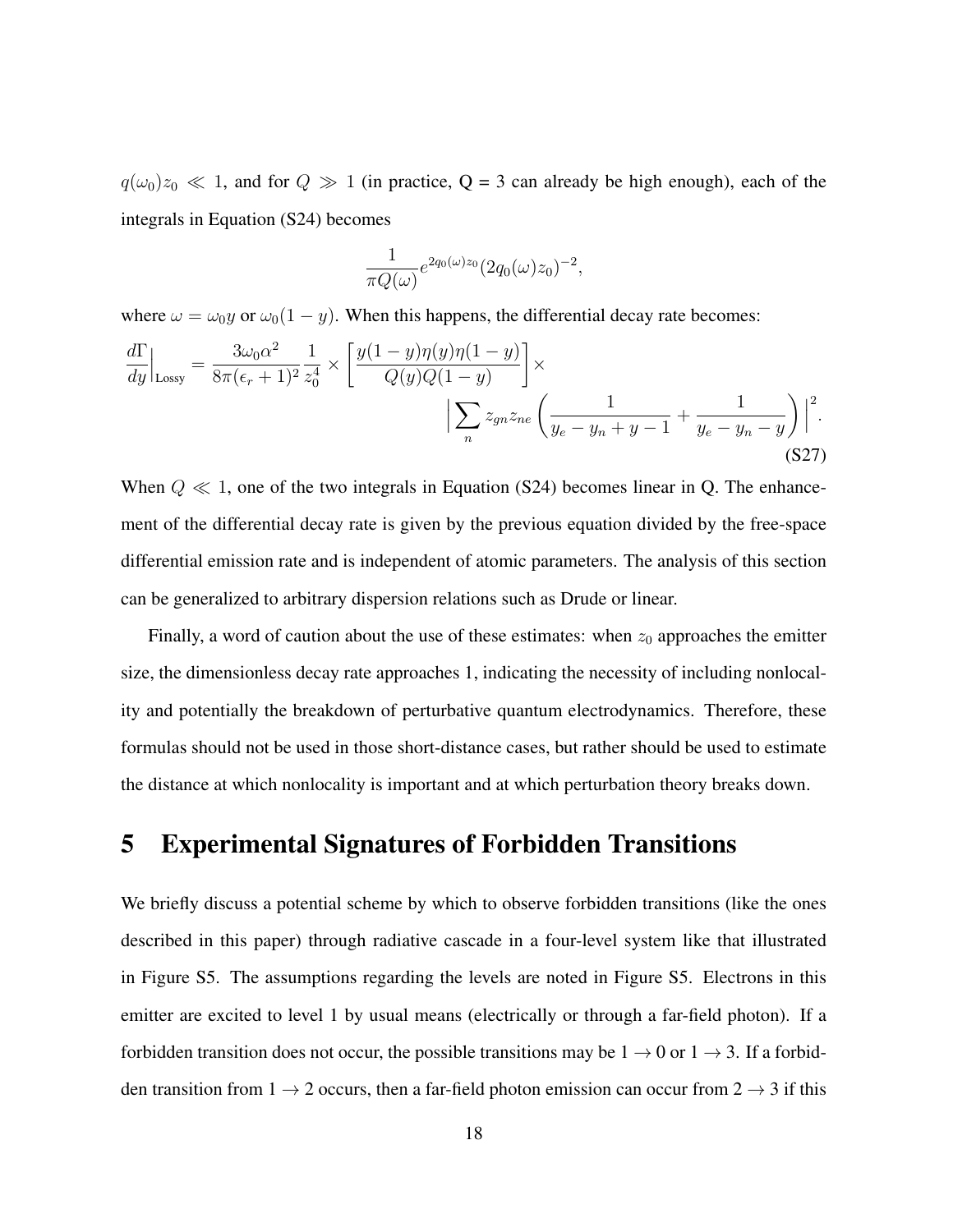transition is at a high enough frequency to be insignificantly enhanced by plasmons, or if it is in the cutoff region of graphene. The observation of a photon at this frequency is already a qualitative signal of forbidden transitions taking place. Combined with quantitative understanding of the intensity of far-field photon emission from  $2 \rightarrow 3$  as a function of atom-surface separation and confinement factor (which can be electrostatically controlled in graphene), the exact type of forbidden-transition can be inferred. This is because, as we have shown in the text, every type of forbidden transition has different dependences on confinement and atom-surface separation.

This finding points to a way of reshaping the far-field spectrum of emitter, even without outcoupling any excitations. Therefore, even with very high losses which may seem overcomeable, an interesting application of these highly confined plasmons emerges naturally.

# 6 Summary of Results

In this section, we summarize our results for the various decay rates in purely radiative and purely non-radiative limits.For electric (En) transitions, the radiative decay rate is:

$$
\Gamma_r^{En} = \eta_0^{3+2(n-1)} \times \frac{4\pi \alpha^3 \omega_0}{(\epsilon_r + 1)} e^{-2\eta_0 kz_0} C_n.
$$

The corresponding non-radiative decay rate is:

$$
\Gamma_{nr}^{En} = \eta_0 \times \frac{4(2n-1)!\alpha^3 \omega_0}{(\epsilon_r + 1)Q} (2kz_0)^{-(2+2(n-1))} C_n.
$$

For spin flip transitions, the radiative decay rate is:

$$
\Gamma_r^{Mn} = \eta_0^{1+2(n-1)} \times \frac{\pi \alpha \omega_0}{(\epsilon_r + 1)} \left(\frac{\hbar \omega_0}{m_e c^2}\right)^2 e^{-2\eta_0 k z_0} C_n.
$$

The corresponding non-radiative decay rate is (for  $n \neq 1$ ):

$$
\Gamma_{nr}^{Mn} = \eta_0 \times (2n-3)! \frac{\alpha \omega_0}{Q(\epsilon_r + 1)} \left(\frac{\hbar \omega_0}{m_e c^2}\right)^2 (2kz_0)^{-2(n-1)} C_n.
$$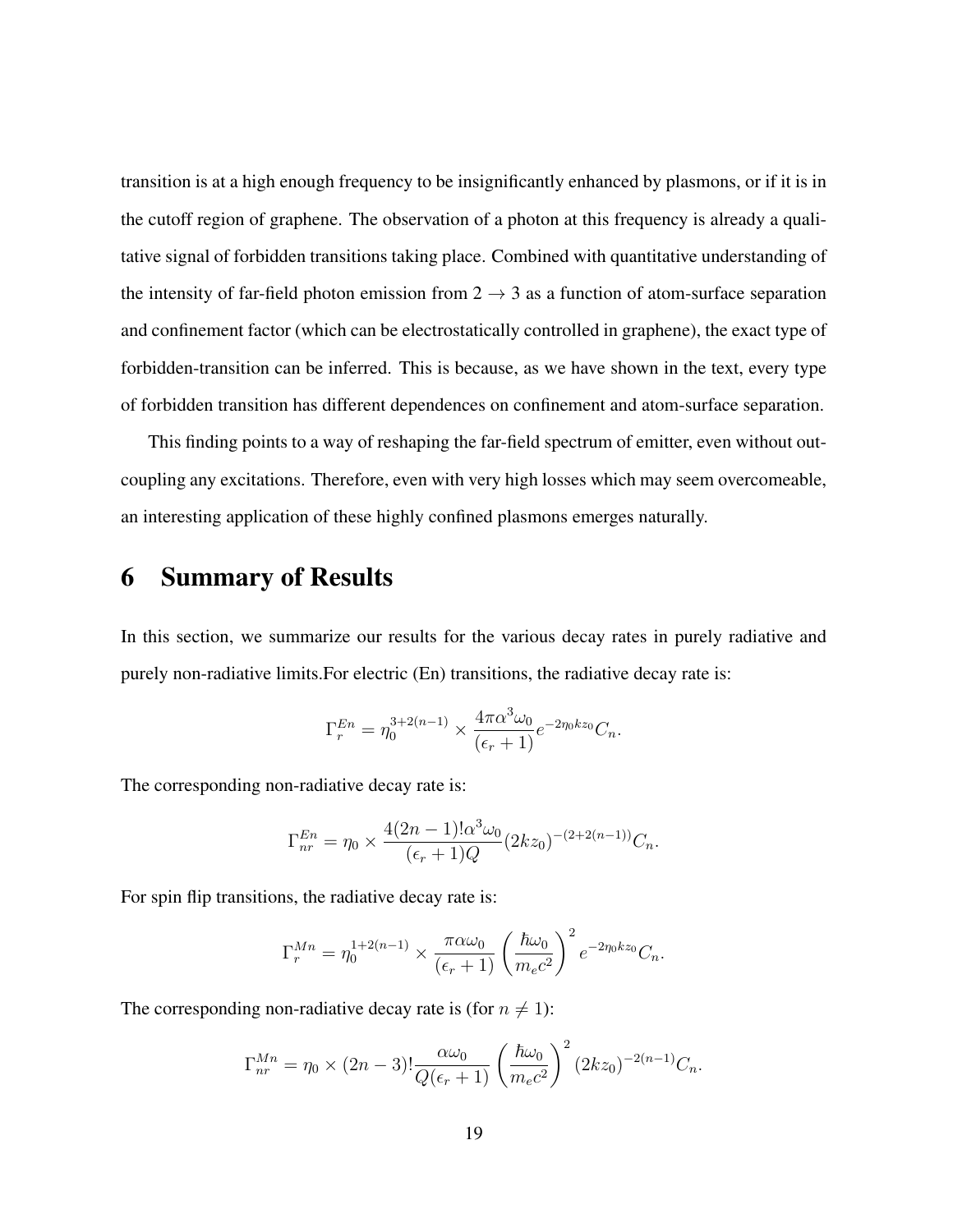For intercombination transitions in the single-contributing intermediate state approximation, the Purcell factor in the lossless limit is

$$
F_p^{S \leftrightarrow T} = \frac{3\pi f}{\epsilon_r + 1} \eta_0^3 e^{-2\eta_0 k z_0}
$$

For two-plasmon spontaneous emission, the second order differential purcell-factor within the dipole approximation is:

$$
\left. \frac{d\Gamma/dy}{d\Gamma/dy} \right|_{fs} = \eta_0^6 \times 72\pi^2 (e^{-4\eta_0 k z_0}) (y - y^2)^3 e^{8\eta_0 k z_0 y (1 - y)},
$$

which can be recast into the remarkably simple form:

$$
\left. \frac{d\Gamma/dy}{d\Gamma/dy} \right|_{fs} = \frac{1}{2} F_p(y) F_p(1-y),
$$

which holds even when losses are present (although then the decay is not purely into plasmons).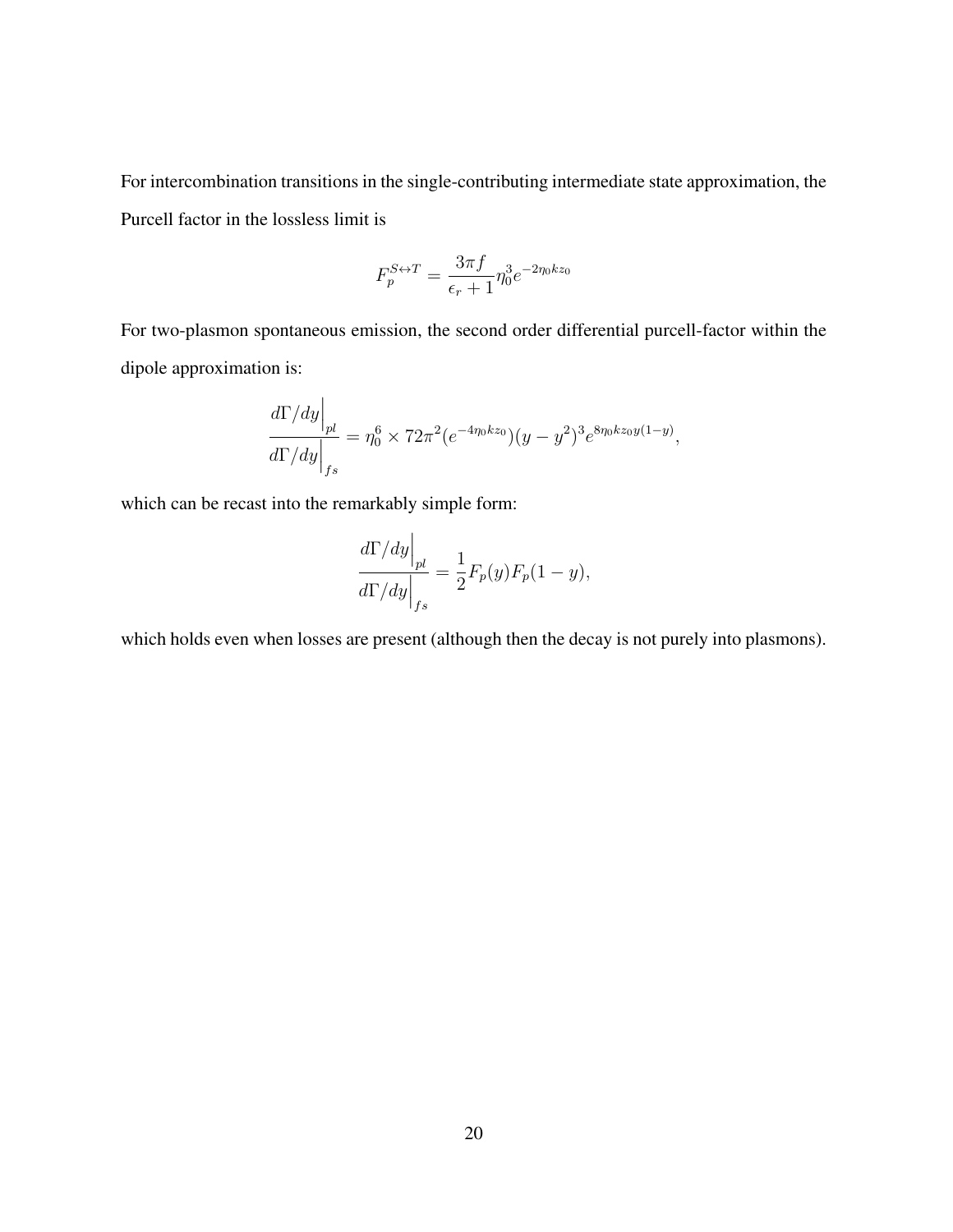

Figure S2: Ratio of total decay rate to decay rate into plasmons - Multipolarity and Con**finement Dependence**: plotted as a function of on-resonance confinement factor  $\eta_0$  at different atom-surface separations for E(1-5) transitions in the Hydrogen  $6 \leftrightarrow 5$  transition series. The minimum confinement factor considered in this figure is 20.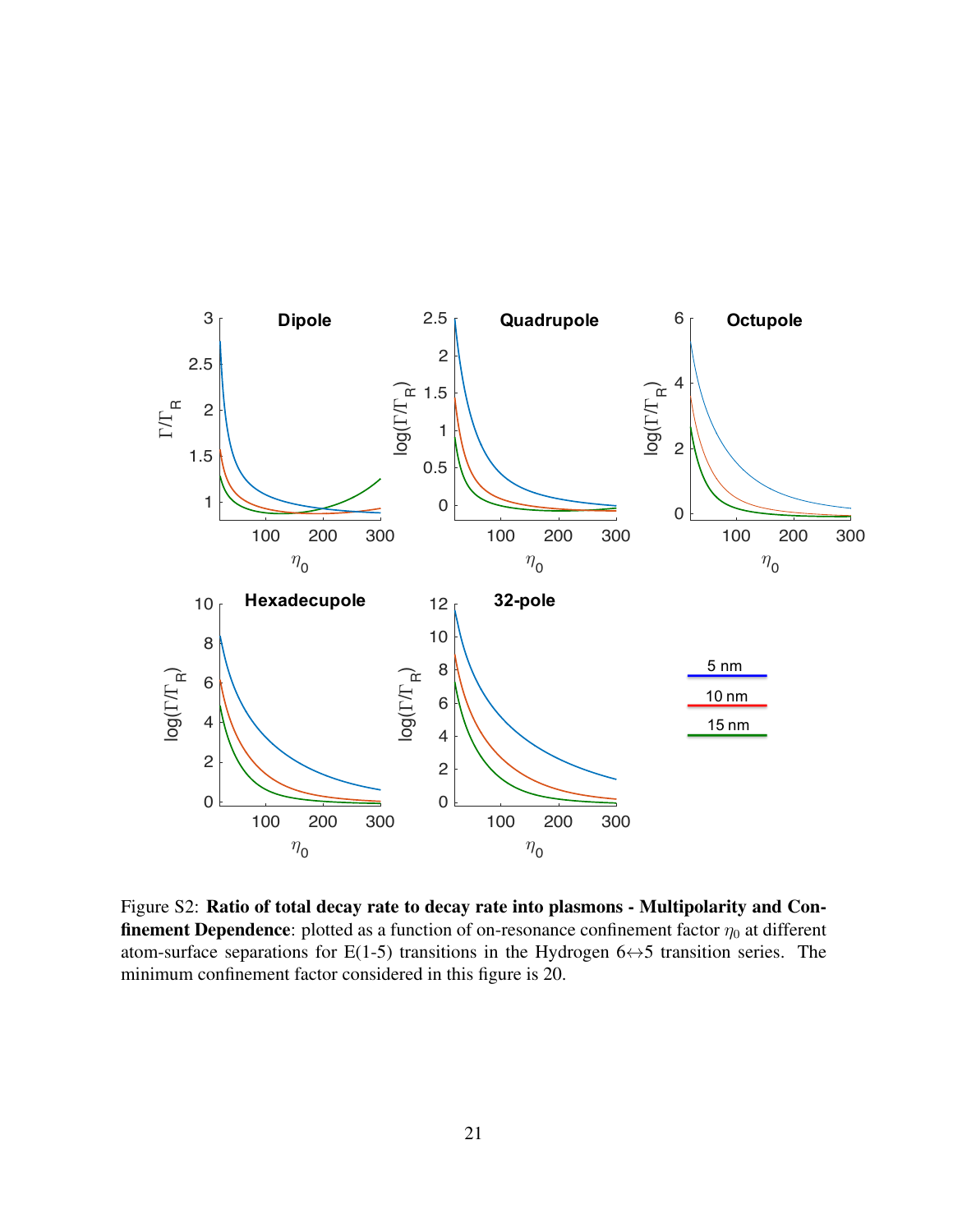

Figure S3: Effect of Confinement and Multipolarity on Radiative and Non-Radiative Decay Rates: Integrand of Eq. (S8) (normalized to  $\Gamma_R$ ) plotted for dipole (top), quadrupole (middle), and octupole (bottom) transitions at three different on-resonance confinements ( $\eta_0 =$  $\{25, 100, 300\}$  and atom-surface separations ( $z_0 = \{5 \text{ nm}, 10 \text{ nm}, 15 \text{ nm}\}$ ).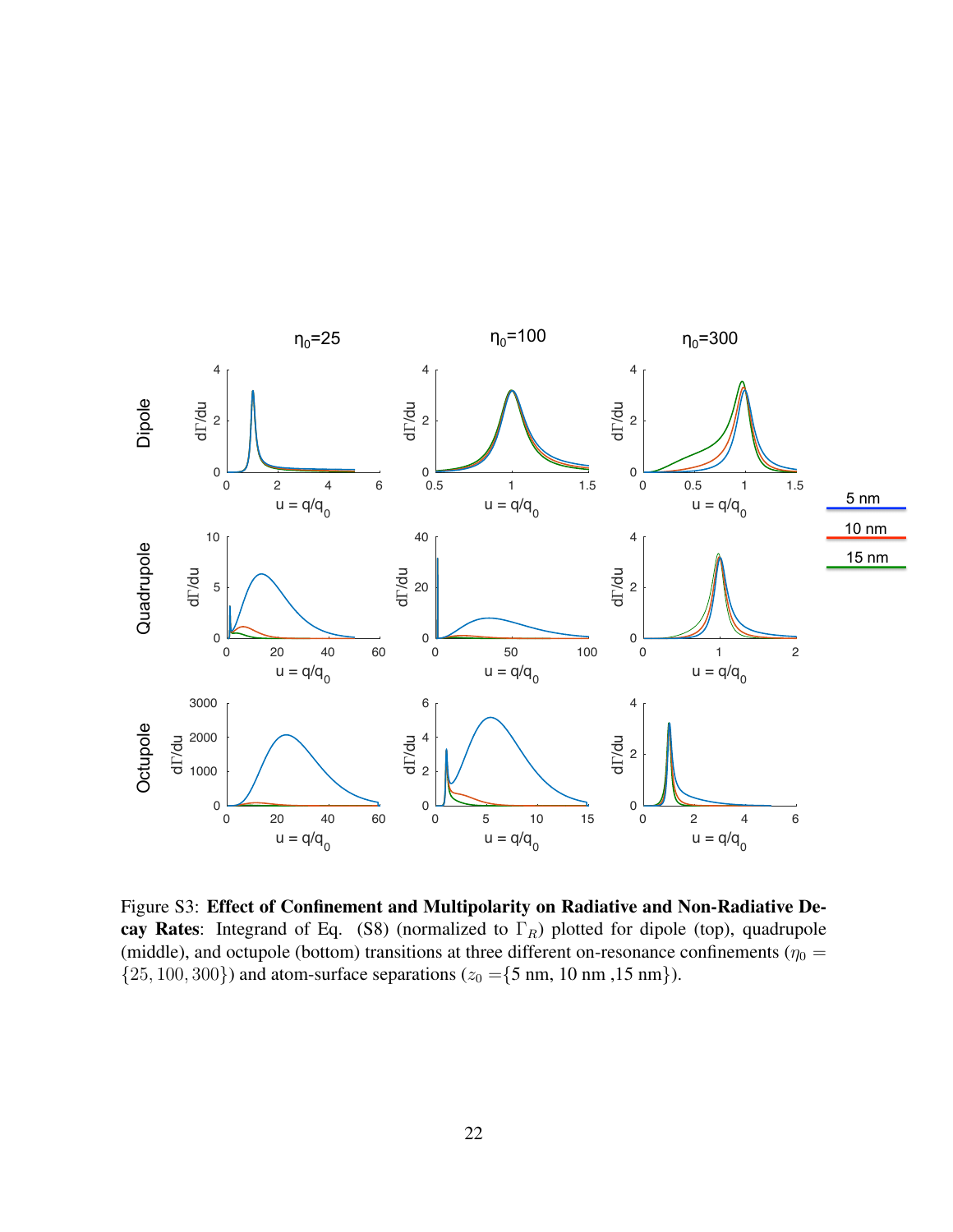

Figure S4: Effect of Losses on Two Plasmon Spontaneous Emission: Differential decay rate  $d\Gamma/dy$  plotted as a function of y for lossless (dashed blue) and lossy (solid orange) 2D conductors. A Drude model to describe Graphene is assumed. The lossless version of these differential decay plots are plotted for the same transition as Fig. 4b in the main text.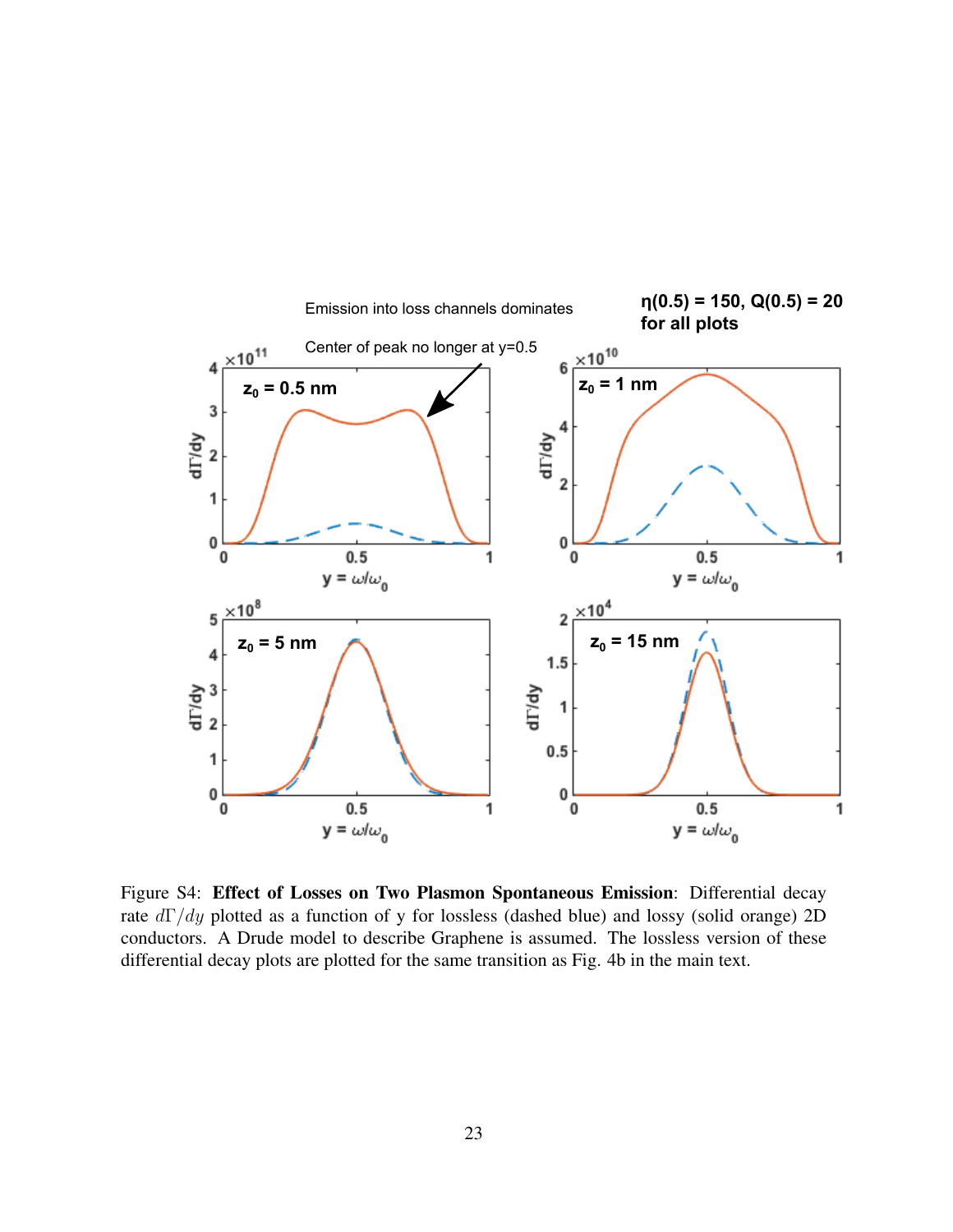

Figure S5: Detecting forbidden transitions indirectly via radiative cascade. Schematic fourlevel system by which the presence of forbidden transitions can be inferred. It is assumed that  $0 \rightarrow 1$  is allowed,  $1 \rightarrow 2$  is forbidden, and  $2 \rightarrow 3$  is allowed and occurs non-negligibly through far-field photon emission.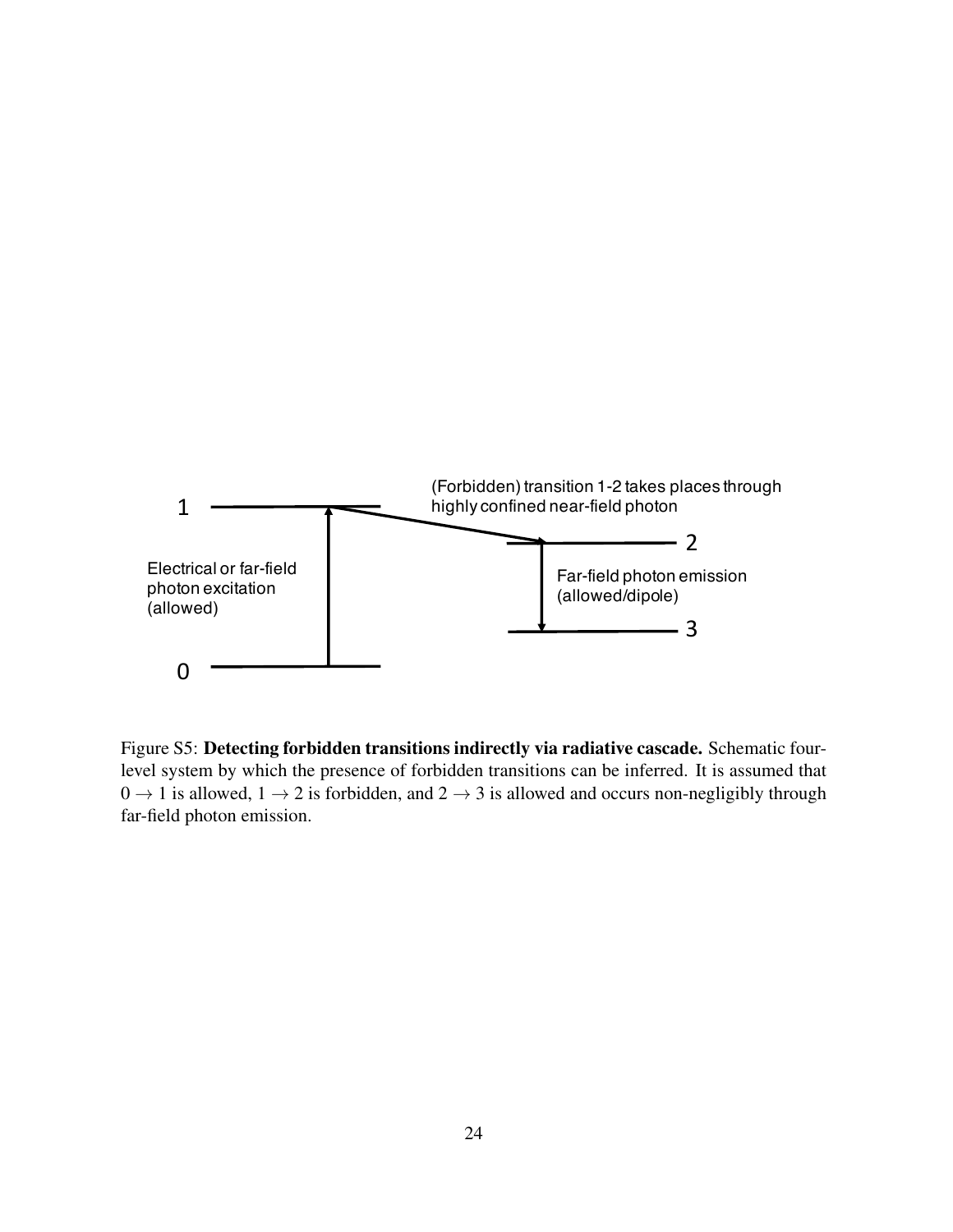### **References and Notes**

- 1. P. A. Dirac, The quantum theory of the emission and absorption of radiation. *Proc. R. Soc. London Ser. A* **114**, 243–265 (1927). [doi:10.1098/rspa.1927.0039](http://dx.doi.org/10.1098/rspa.1927.0039)
- 2. M. Pelton, Modified spontaneous emission in nanophotonic structures. *Nat. Photonics* **9**, 427– 435 (2015). [doi:10.1038/nphoton.2015.103](http://dx.doi.org/10.1038/nphoton.2015.103)
- 3. M. Tame, K. R. McEnery, Ş. K. Özdemir, J. Lee, S. A. Maier, M. S. Kim, Quantum plasmonics. *Nat. Phys.* **9**, 329–340 (2013). [doi:10.1038/nphys2615](http://dx.doi.org/10.1038/nphys2615)
- 4. R. Friend, R. W. Gymer, A. B. Holmes, J. H. Burroughes, R. N. Marks, C. Taliani, D. D. C. Bradley, D. A. D. Santos, J. L. Brdas, M. Lgdlund, W. R. Salaneck, *Nature* **397**, 121–128 (1999). [doi:10.1038/16393](http://dx.doi.org/10.1038/16393)
- 5. A. Köhler, H. Bässler, Triplet states in organic semiconductors. *Mater. Sci. Eng. Rep.* **66**, 71– 109 (2009). [doi:10.1016/j.mser.2009.09.001](http://dx.doi.org/10.1016/j.mser.2009.09.001)
- 6. M. Göppert, Über die Wahrscheinlichkeit des Zusammenwirkens zweier Lichtquanten in einem Elementarakt. *Naturwissenschaften* **17**, 932 (1929). [doi:10.1007/BF01506585](http://dx.doi.org/10.1007/BF01506585)
- 7. C. L. Cesar, D. G. Fried, T. C. Killian, A. D. Polcyn, J. C. Sandberg, I. A. Yu, T. J. Greytak, D. Kleppner, J. M. Doyle, Two-photon spectroscopy of trapped atomic hydrogen. *Phys. Rev. Lett.* **77**, 255–258 (1996). [Medline](http://www.ncbi.nlm.nih.gov/entrez/query.fcgi?cmd=Retrieve&db=PubMed&list_uids=10062405&dopt=Abstract) [doi:10.1103/PhysRevLett.77.255](http://dx.doi.org/10.1103/PhysRevLett.77.255)
- 8. A. Hayat, P. Ginzburg, M. Orenstein, Observation of two-photon emission from semiconductors. *Nat. Photonics* **2**, 238–241 (2008). [doi:10.1038/nphoton.2008.28](http://dx.doi.org/10.1038/nphoton.2008.28)
- 9. A. Nevet, N. Berkovitch, A. Hayat, P. Ginzburg, S. Ginzach, O. Sorias, M. Orenstein, Plasmonic nanoantennas for broad-band enhancement of two-photon emission from semiconductors. *Nano Lett.* **10**, 1848–1852 (2010). [Medline](http://www.ncbi.nlm.nih.gov/entrez/query.fcgi?cmd=Retrieve&db=PubMed&list_uids=20397660&dopt=Abstract) [doi:10.1021/nl1005806](http://dx.doi.org/10.1021/nl1005806)
- 10. A. Hayat, A. Nevet, P. Ginzburg, M. Orenstein, Applications of two-photon processes in semiconductor photonic devices. *Semicond. Sci. Technol.* **26**, 083001 (2011). [doi:10.1088/0268-1242/26/8/083001](http://dx.doi.org/10.1088/0268-1242/26/8/083001)
- 11. T. Nagao, T. Hildebrandt, M. Henzler, S. Hasegawa, Dispersion and damping of a two-dimensional plasmon in a metallic surface-state band. *Phys. Rev. Lett.* **86**, 5747–5750 (2001). [Medline](http://www.ncbi.nlm.nih.gov/entrez/query.fcgi?cmd=Retrieve&db=PubMed&list_uids=11415348&dopt=Abstract) [doi:10.1103/PhysRevLett.86.5747](http://dx.doi.org/10.1103/PhysRevLett.86.5747)
- 12. B. Diaconescu, K. Pohl, L. Vattuone, L. Savio, P. Hofmann, V. M. Silkin, J. M. Pitarke, E. V. Chulkov, P. M. Echenique, D. Farías, M. Rocca, Low-energy acoustic plasmons at metal surfaces. *Nature* **448**, 57–59 (2007). [Medline](http://www.ncbi.nlm.nih.gov/entrez/query.fcgi?cmd=Retrieve&db=PubMed&list_uids=17611537&dopt=Abstract) [doi:10.1038/nature05975](http://dx.doi.org/10.1038/nature05975)
- 13. Y. Liu, R. Willis, K. Emtsev, T. Seyller, Plasmon dispersion and damping in electrically isolated two-dimensional charge sheets. *Phys. Rev. B* **78**, 201403 (2008). [doi:10.1103/PhysRevB.78.201403](http://dx.doi.org/10.1103/PhysRevB.78.201403)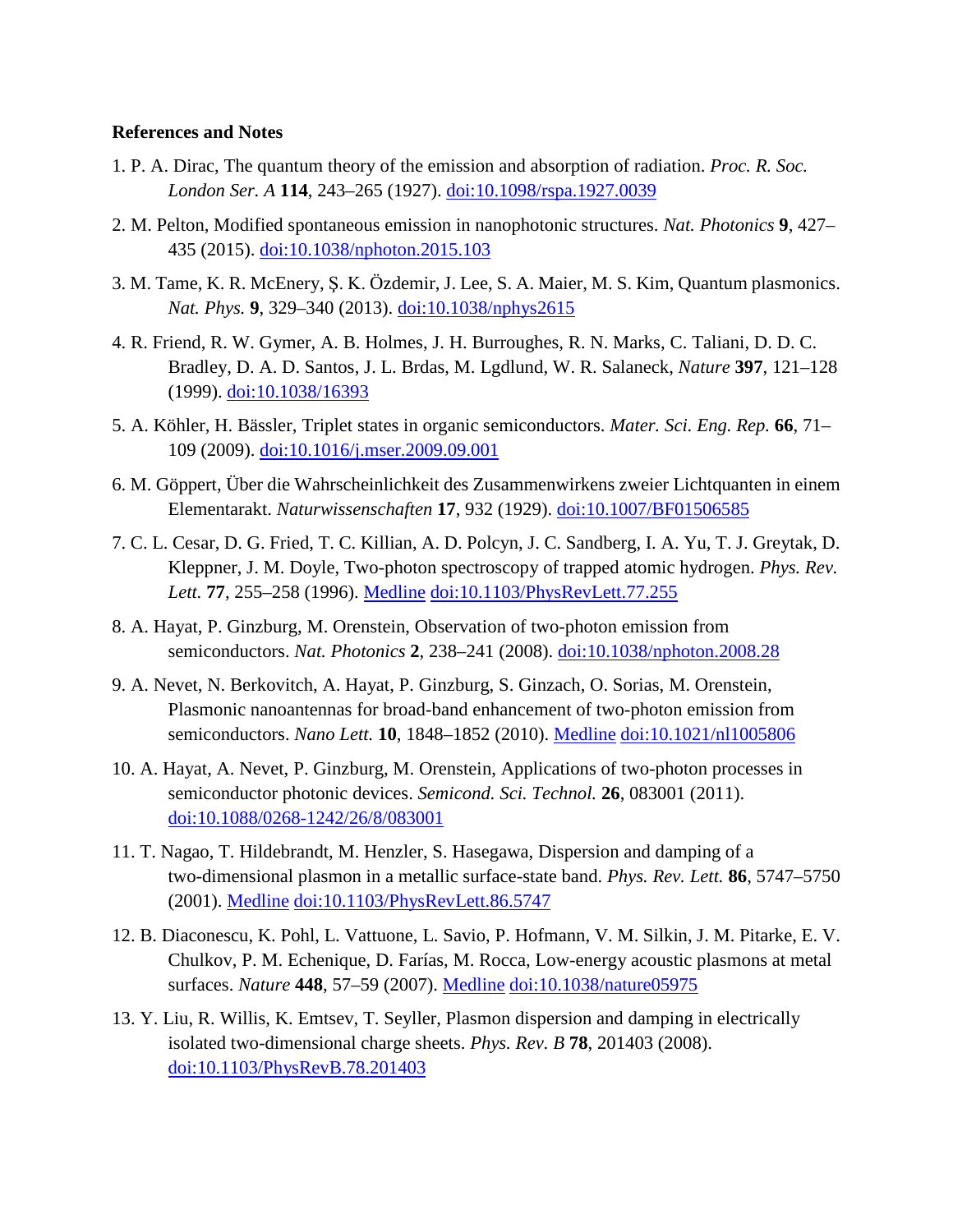- 14. E. Rugeramigabo, T. Nagao, H. Pfnür, Experimental investigation of two-dimensional plasmons in a DySi<sub>2</sub> monolayer on Si(111). *Phys. Rev. B* **78**, 155402 (2008). [doi:10.1103/PhysRevB.78.155402](http://dx.doi.org/10.1103/PhysRevB.78.155402)
- 15. M. Jablan, H. Buljan, M. Soljačić, Plasmonics in graphene at infrared frequencies. *Phys. Rev. B* **80**, 245435 (2009). [doi:10.1103/PhysRevB.80.245435](http://dx.doi.org/10.1103/PhysRevB.80.245435)
- 16. S. J. Park, R. E. Palmer, Acoustic plasmon on the Au(111) surface. *Phys. Rev. Lett.* **105**, 016801 (2010). [Medline](http://www.ncbi.nlm.nih.gov/entrez/query.fcgi?cmd=Retrieve&db=PubMed&list_uids=20867469&dopt=Abstract) [doi:10.1103/PhysRevLett.105.016801](http://dx.doi.org/10.1103/PhysRevLett.105.016801)
- 17. A. Grigorenko, M. Polini, K. Novoselov, Graphene plasmonics. *Nat. Photonics* **6**, 749–758 (2012). [doi:10.1038/nphoton.2012.262](http://dx.doi.org/10.1038/nphoton.2012.262)
- 18. Z. Fei, A. S. Rodin, G. O. Andreev, W. Bao, A. S. McLeod, M. Wagner, L. M. Zhang, Z. Zhao, M. Thiemens, G. Dominguez, M. M. Fogler, A. H. Castro Neto, C. N. Lau, F. Keilmann, D. N. Basov, Gate-tuning of graphene plasmons revealed by infrared nano-imaging. *Nature* **487**, 82–85 (2012). [Medline](http://www.ncbi.nlm.nih.gov/entrez/query.fcgi?cmd=Retrieve&db=PubMed&list_uids=22722866&dopt=Abstract)
- 19. M. Jablan, M. Soljačić, H. Buljan, Plasmons in graphene: Fundamental properties and potential applications. *Proc. IEEE* **101**, 1689–1704 (2013). [doi:10.1109/JPROC.2013.2260115](http://dx.doi.org/10.1109/JPROC.2013.2260115)
- 20. K. Tielrooij, L. Orona, A. Ferrier, M. Badioli, G. Navickaite, S. Coop, S. Nanot, B. Kalinic, T. Cesca, L. Gaudreau, Q. Ma, A. Centeno, A. Pesquera, A. Zurutuza, H. de Riedmatten, P. Goldner, F. J. García de Abajo, P. Jarillo-Herrero, F. H. L. Koppens, Electrical control of optical emitter relaxation pathways enabled by graphene. *Nat. Phys.* **11**, 281–287 (2015). [doi:10.1038/nphys3204](http://dx.doi.org/10.1038/nphys3204)
- 21. A. Woessner, M. B. Lundeberg, Y. Gao, A. Principi, P. Alonso-González, M. Carrega, K. Watanabe, T. Taniguchi, G. Vignale, M. Polini, J. Hone, R. Hillenbrand, F. H. Koppens, Highly confined low-loss plasmons in graphene-boron nitride heterostructures. *Nat. Mater.* **14**, 421–425 (2015). [Medline](http://www.ncbi.nlm.nih.gov/entrez/query.fcgi?cmd=Retrieve&db=PubMed&list_uids=25532073&dopt=Abstract) [doi:10.1038/nmat4169](http://dx.doi.org/10.1038/nmat4169)
- 22. Q. Zhang, X. Li, M. M. Hossain, Y. Xue, J. Zhang, J. Song, J. Liu, M. D. Turner, S. Fan, Q. Bao, M. Gu, Graphene surface plasmons at the near-infrared optical regime. *Sci. Rep.* **4**, 6559 (2014). doi:10.1038/srep06559
- 23. Z. Fei, G. O. Andreev, W. Bao, L. M. Zhang, A. S. McLeod, C. Wang, M. K. Stewart, Z. Zhao, G. Dominguez, M. Thiemens, M. M. Fogler, M. J. Tauber, A. H. Castro-Neto, C. N. Lau, F. Keilmann, D. N. Basov, Infrared nanoscopy of dirac plasmons at the graphene- $SiO<sub>2</sub>$ interface. *Nano Lett.* **11**, 4701–4705 (2011). [Medline](http://www.ncbi.nlm.nih.gov/entrez/query.fcgi?cmd=Retrieve&db=PubMed&list_uids=21972938&dopt=Abstract) [doi:10.1021/nl202362d](http://dx.doi.org/10.1021/nl202362d)
- 24. H. Yan, T. Low, W. Zhu, Y. Wu, M. Freitag, X. Li, F. Guinea, P. Avouris, F. Xia, Damping pathways of mid-infrared plasmons in graphene nanostructures. *Nat. Photonics* **7**, 394–399 (2013). [doi:10.1038/nphoton.2013.57](http://dx.doi.org/10.1038/nphoton.2013.57)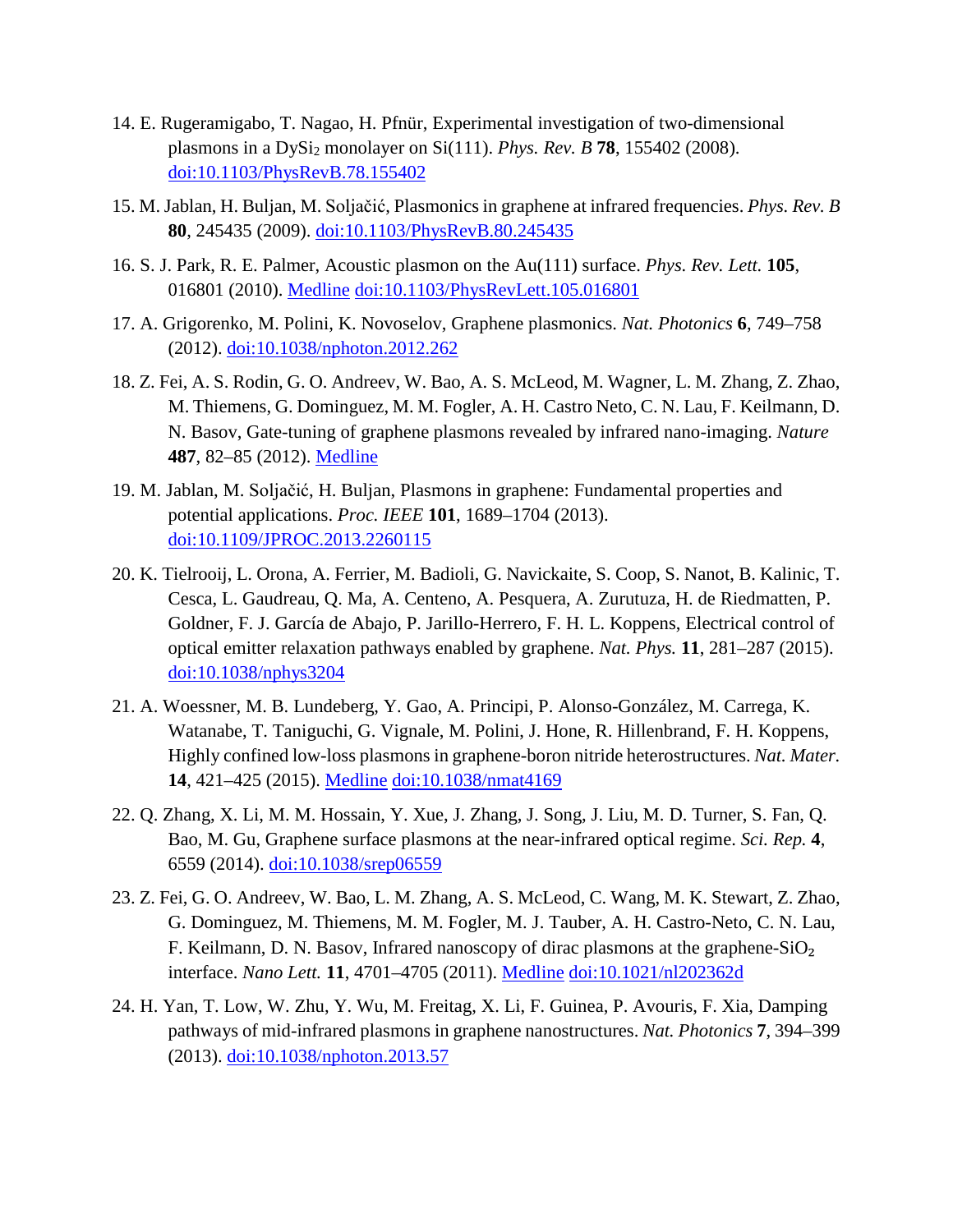- 25. E. Altewischer, M. P. van Exter, J. P. Woerdman, Plasmon-assisted transmission of entangled photons. *Nature* **418**, 304–306 (2002). [Medline](http://www.ncbi.nlm.nih.gov/entrez/query.fcgi?cmd=Retrieve&db=PubMed&list_uids=12124618&dopt=Abstract) [doi:10.1038/nature00869](http://dx.doi.org/10.1038/nature00869)
- 26. A. Archambault, F. Marquier, J.-J. Greffet, C. Arnold, Quantum theory of spontaneous and stimulated emission of surface plasmons. *Phys. Rev. B* **82**, 035411 (2010). [doi:10.1103/PhysRevB.82.035411](http://dx.doi.org/10.1103/PhysRevB.82.035411)
- 27. F. H. Koppens, D. E. Chang, F. J. García de Abajo, Graphene plasmonics: A platform for strong light-matter interactions. *Nano Lett.* **11**, 3370–3377 (2011). [Medline](http://www.ncbi.nlm.nih.gov/entrez/query.fcgi?cmd=Retrieve&db=PubMed&list_uids=21766812&dopt=Abstract) [doi:10.1021/nl201771h](http://dx.doi.org/10.1021/nl201771h)
- 28. L. Gaudreau, K. J. Tielrooij, G. E. Prawiroatmodjo, J. Osmond, F. J. García de Abajo, F. H. Koppens, Universal distance-scaling of nonradiative energy transfer to graphene. *Nano Lett.* **13**, 2030–2035 (2013). [Medline](http://www.ncbi.nlm.nih.gov/entrez/query.fcgi?cmd=Retrieve&db=PubMed&list_uids=23488979&dopt=Abstract) [doi:10.1021/nl400176b](http://dx.doi.org/10.1021/nl400176b)
- 29. See supplementary materials on *Science* Online.
- 30. We expect nonlocal effects to kick in at atom-surface separations  $z_0 \le v_f/\omega_0$ , where  $v_f$  is the Fermi velocity and  $\omega_0$  is the transition frequency.
- 31. A. Kramida *et al.*, Atomic Spectra Database (National Institute of Standards and Technology, Gaithersburg, MD, 2012).
- 32. J. R. Zurita-Sánchez, L. Novotny, Multipolar interband absorption in a semiconductor quantum dot I: Electric quadrupole enhancement. *J. Opt. Soc. Am. B* **19**, 1355 (2002). [doi:10.1364/JOSAB.19.001355](http://dx.doi.org/10.1364/JOSAB.19.001355)
- 33. J. R. Zurita-Sánchez, L. Novotny, Multipolar interband absorption in a semiconductor quantum dot II: Magnetic dipole enhancement. *J. Opt. Soc. Am. B* **19**, 2722 (2002). [doi:10.1364/JOSAB.19.002722](http://dx.doi.org/10.1364/JOSAB.19.002722)
- 34. R. Filter, S. Mühlig, T. Eichelkraut, C. Rockstuhl, F. Lederer, Controlling the dynamics of quantum mechanical systems sustaining dipole-forbidden transitions via optical nanoantennas. *Phys. Rev. B* **86**, 035404 (2012). [doi:10.1103/PhysRevB.86.035404](http://dx.doi.org/10.1103/PhysRevB.86.035404)
- 35. M. Takase, H. Ajiki, Y. Mizumoto, K. Komeda, M. Nara, H. Nabika, S. Yasuda, H. Ishihara, K. Murakoshi, Selection-rule breakdown in plasmon-induced electronic excitation of an isolated single-walled carbon nanotube. *Nat. Photonics* **7**, 550–554 (2013). [doi:10.1038/nphoton.2013.129](http://dx.doi.org/10.1038/nphoton.2013.129)
- 36. V. Yannopapas, E. Paspalakis, Giant enhancement of dipole-forbidden transitions via lattices of plasmonic nanoparticles. *J. Mod. Opt.* **62**, 1435–1441 (2015). [doi:10.1080/09500340.2015.1045435](http://dx.doi.org/10.1080/09500340.2015.1045435)
- 37. M. L. Andersen, S. Stobbe, A. S. Sørensen, P. Lodahl, Strongly modified plasmon–matter interaction with mesoscopic quantum emitters. *Nat. Phys.* **7**, 215–218 (2011). [doi:10.1038/nphys1870](http://dx.doi.org/10.1038/nphys1870)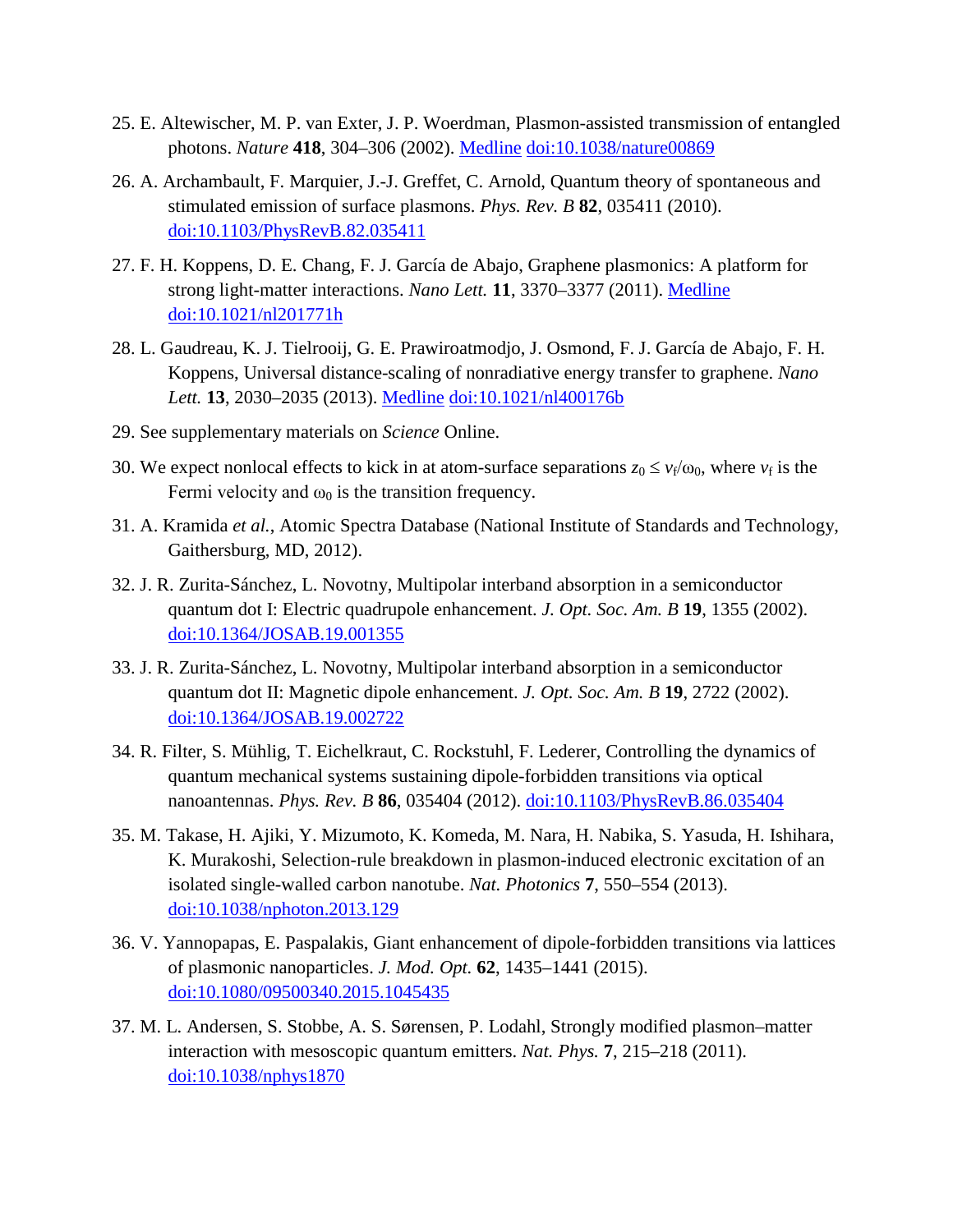- 38. I. D. Rukhlenko, D. Handapangoda, M. Premaratne, A. V. Fedorov, A. V. Baranov, C. Jagadish, Spontaneous emission of guided polaritons by quantum dot coupled to metallic nanowire: Beyond the dipole approximation. *Opt. Express* **17**, 17570–17581 (2009)[.](http://www.ncbi.nlm.nih.gov/entrez/query.fcgi?cmd=Retrieve&db=PubMed&list_uids=19907541&dopt=Abstract) [Medline](http://www.ncbi.nlm.nih.gov/entrez/query.fcgi?cmd=Retrieve&db=PubMed&list_uids=19907541&dopt=Abstract) [doi:10.1364/OE.17.017570](http://dx.doi.org/10.1364/OE.17.017570)
- 39. P. K. Jain, D. Ghosh, R. Baer, E. Rabani, A. P. Alivisatos, Near-field manipulation of spectroscopic selection rules on the nanoscale. *Proc. Natl. Acad. Sci. U.S.A.* **109**, 8016– 8019 (2012). [Medline](http://www.ncbi.nlm.nih.gov/entrez/query.fcgi?cmd=Retrieve&db=PubMed&list_uids=22566662&dopt=Abstract) [doi:10.1073/pnas.1121319109](http://dx.doi.org/10.1073/pnas.1121319109)
- 40. G. M. Akselrod *et al*., *Nat. Photonics* (2014).
- 41. Technically, ∇ **· E** ≠ 0 only at the surface, but the contribution is small because the atomic wave functions are exponentially suppressed at the surface, so for parameters of interest, the direct  $s \rightarrow s$  transition is much weaker than the two-plasmon process.
- 42. A. F. Page, F. Ballout, O. Hess, J. M. Hamm, Nonequilibrium plasmons with gain in graphene. *Phys. Rev. B* **91**, 075404 (2015). [doi:10.1103/PhysRevB.91.075404](http://dx.doi.org/10.1103/PhysRevB.91.075404)
- 43. A. Alabastri, X. Yang, A. Manjavacas, H. O. Everitt, P. Nordlander, Extraordinary light-induced local angular momentum near metallic nanoparticles. *ACS Nano* **10**, 4835– 4846 (2016). [Medline](http://www.ncbi.nlm.nih.gov/entrez/query.fcgi?cmd=Retrieve&db=PubMed&list_uids=27045994&dopt=Abstract) [doi:10.1021/acsnano.6b01851](http://dx.doi.org/10.1021/acsnano.6b01851)
- 44. G. Liu, Y. Wu, Y. M. Lin, D. B. Farmer, J. A. Ott, J. Bruley, A. Grill, P. Avouris, D. Pfeiffer, A. A. Balandin, C. Dimitrakopoulos, Epitaxial graphene nanoribbon array fabrication using BCP-assisted nanolithography. *ACS Nano* **6**, 6786–6792 (2012). [Medline](http://www.ncbi.nlm.nih.gov/entrez/query.fcgi?cmd=Retrieve&db=PubMed&list_uids=22780305&dopt=Abstract) [doi:10.1021/nn301515a](http://dx.doi.org/10.1021/nn301515a)
- 45. A. N. Abbas, G. Liu, B. Liu, L. Zhang, H. Liu, D. Ohlberg, W. Wu, C. Zhou, Patterning, characterization, and chemical sensing applications of graphene nanoribbon arrays down to 5 nm using helium ion beam lithography. *ACS Nano* **8**, 1538–1546 (2014). [Medline](http://www.ncbi.nlm.nih.gov/entrez/query.fcgi?cmd=Retrieve&db=PubMed&list_uids=24467172&dopt=Abstract) [doi:10.1021/nn405759v](http://dx.doi.org/10.1021/nn405759v)
- 46. T. B. Hoang, G. M. Akselrod, C. Argyropoulos, J. Huang, D. R. Smith, M. H. Mikkelsen, Ultrafast spontaneous emission source using plasmonic nanoantennas. *Nat. Commun.* **6**, 7788 (2015). [doi:10.1038/ncomms8788](http://dx.doi.org/10.1038/ncomms8788)
- 47. For applications in which fast nonradiative decay is desired, we note that for considerably low wavelengths  $1/kz_0 \approx 1$ , the nonradiative decay is much faster than one would naively expect. This is because the nonradiative decay still couples to the multipole moment relevant to the atomic transition. Therefore, the strong enhancement of rates coming from matching the atomic size to the wavelength of light compensates for the suppression of rates coming from a higher  $kz_0$ . In fact, the total rate—even when nonradiative energy transfer is dominant—increases as the wavelength shrinks. From this, we conclude that for both radiative and nonradiative decay, the high confinement of 2D plasmons helps to overcome the small size of the atom.